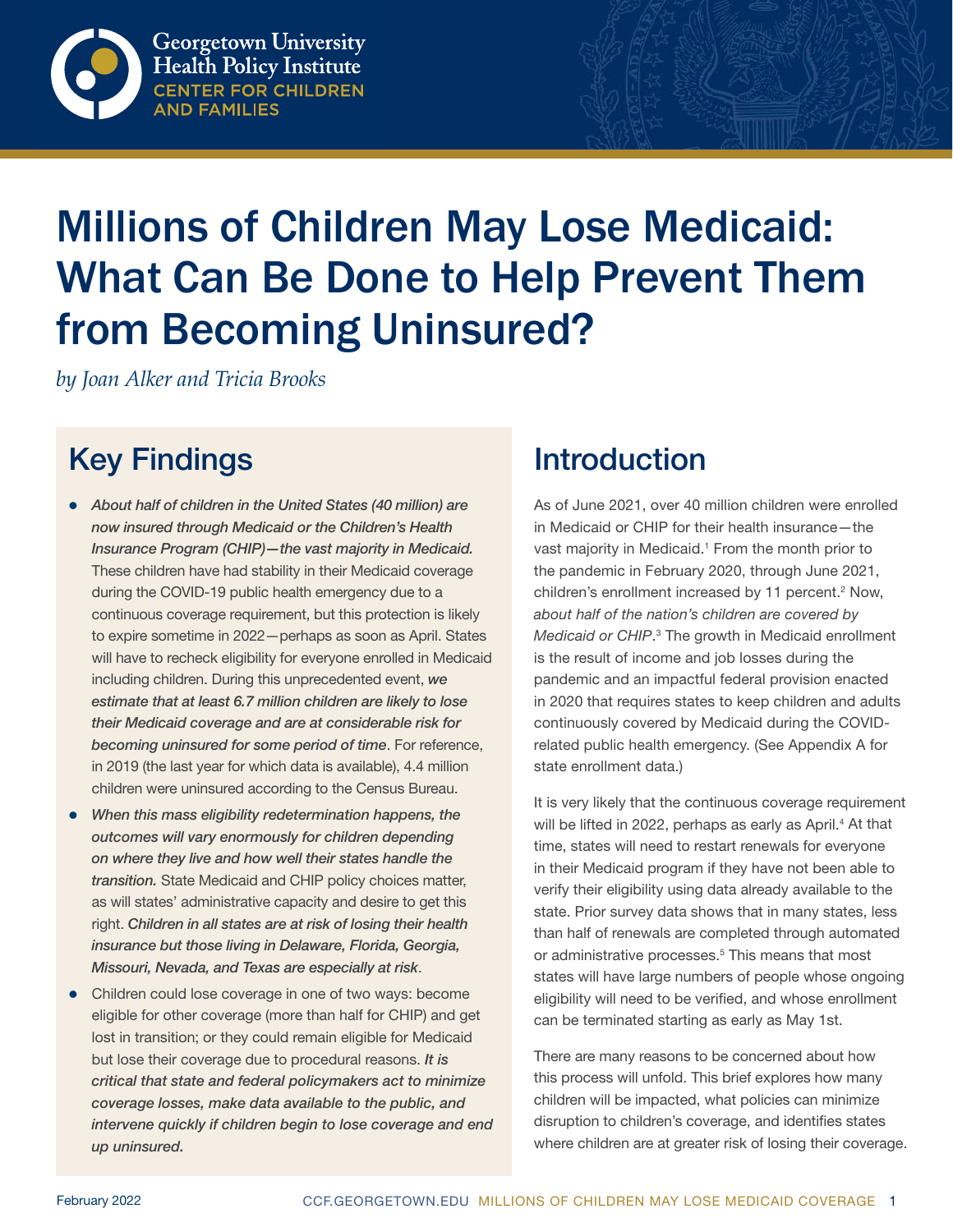

Parents and millions of other adults will also have their Medicaid eligibility redetermined when the continuous coverage requirement lifts. Many adults whose income has gone up will become eligible for subsidized coverage through the federal and state marketplaces. Children will suffer if their parents and caregivers lose coverage during this transition. It is clear from past state experience that many parents will not successfully make the transition. In 2015, Connecticut began to rollback eligibility for parents on Medicaid who would become eligible for subsidized Marketplace coverage—only 27 percent of parents successfully enrolled in a qualified health plan that year.<sup>6</sup>

Unlike their parents, children whose families' income has increased modestly are more likely to be eligible for the Children's Health Insurance Program (CHIP). State and federal systems are likely to be overwhelmed by this mass event especially as many states are understaffed. While attention has been paid to the transition paths for adults, there has been little discussion about children's transitions and the risks they face.

# **Background**

During the COVID-19 pandemic, Congress has enacted a number of relief bills to address the public health and economic crisis the nation has faced. One of the first such bills, the Families First Coronavirus Response Act (FFCRA), included enhanced federal funding for the Medicaid program. To qualify for the extra 6.2 percentage points in the federal Medicaid match rate, states are required to meet specific maintenance of effort provisions. Prior recessions saw Congress enact similar provisions when economic challenges arose. But in recognition of the importance of Medicaid in addressing the twin public health and economic crises the country was facing, a new protection was also included to ensure that large numbers of children, parents and other adults did not lose their health insurance during this crisis. This provision is referred to in different ways—most commonly as the Medicaid continuous coverage requirement or Medicaid disenrollment freeze.

The continuous coverage requirement ensures that states cannot involuntarily disenroll anyone from Medicaid who was enrolled on or after March 18, 2020 through the duration of the public health emergency regardless of changes in income or age, or nonpayment of premiums (only four states charge premiums to children in Medicaid). Most importantly, states also cannot disenroll someone for "procedural" reasons—i.e., when a family is required to submit income data and is unable to respond to the state's request in a timely fashion. Even "returned mail" can and does lead to a child losing their health insurance coverage in "normal" times.<sup>7</sup> Prior to the pandemic,

children from low-wage working families, particularly those in families of color, often experienced periods of uninsurance in part due to administrative churn. $8$  Any gap in coverage is problematic for children and families as they are exposed to large medical bills in the event of a child becoming sick or breaking a bone. Uninsured children are also less likely to receive needed primary and preventive care for conditions such as asthma that can worsen and land a child in the emergency room.

There is clear evidence that *the Medicaid continuous coverage requirement has been an extremely important policy tool to avoid increases in the number of uninsured people during the pandemic*. The number of uninsured generally rises during economic downturns as people lose their jobs and health insurance, but with the pandemic, some predicted there would be historic large-scale increases in the number of uninsured people.<sup>9</sup> Early national data suggest that the uninsured rate may not have increased much during the pandemic despite the many disruptions.10

Given the considerable housing instability for low-income families, and changes in employment patterns and child care due to the pandemic, there has likely been a great deal of movement and changes for these families over the past two years.11 Many of these families are likely to have outdated addresses and information in the Medicaid eligibility systems.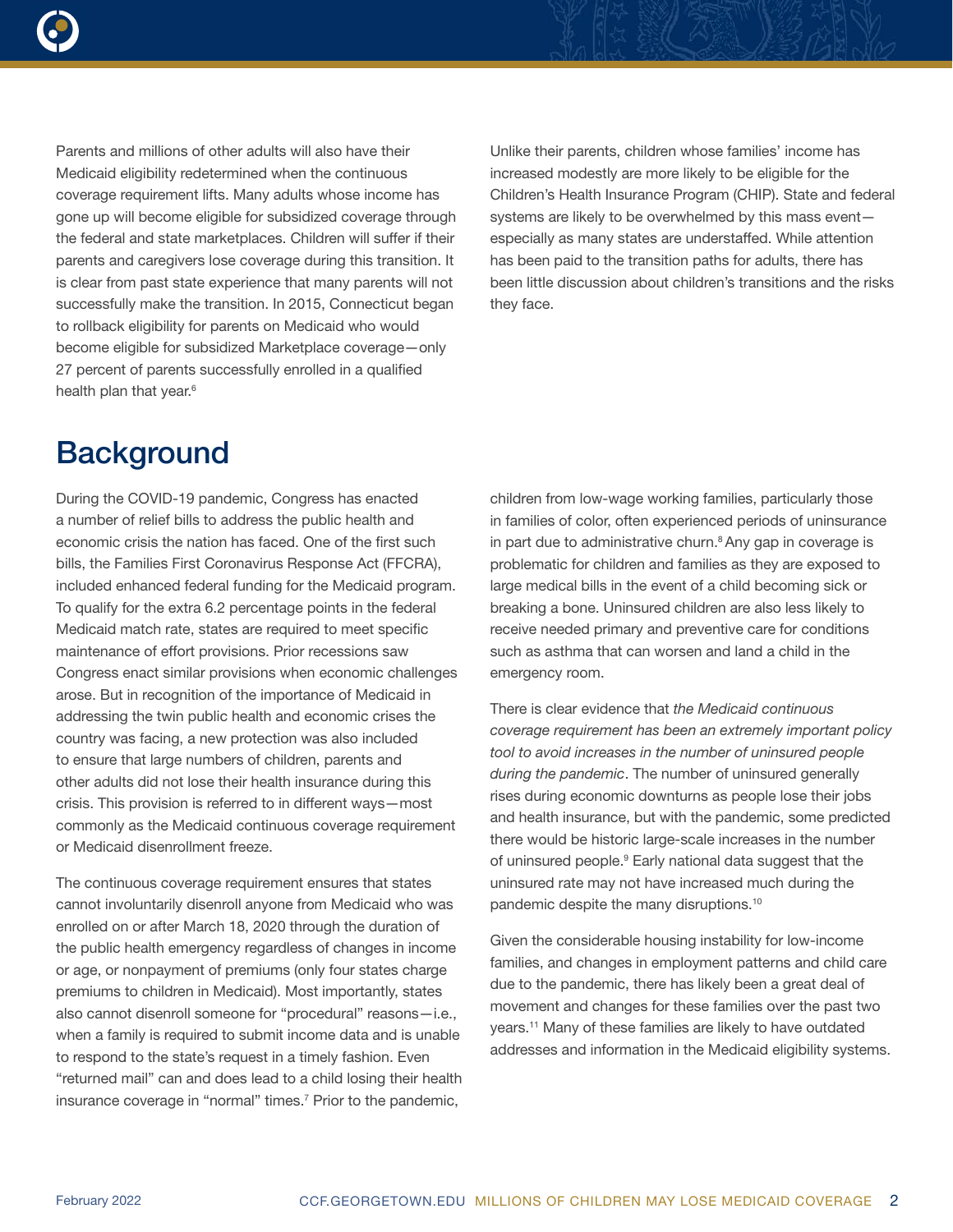

# How many children may lose coverage?

We estimate that 37.3 million children are currently protected by the Medicaid continuous coverage requirement. This includes children in Medicaid, as well as children whose coverage is provided through Medicaid but is financed by CHIP (known as M-CHIP programs). Prior to the pandemic, the Medicaid and CHIP Payment and Access Commission (MACPAC) estimated that 18 percent of non-disabled children covered by Medicaid were disenrolled in 2018.12 Disenrollment due to administrative barriers or fluctuations in family income are the top reasons children lose Medicaid. Forty-four percent of these children were re-enrolled within a year suggesting that many of these children remained eligible and were likely uninsured in the interim.<sup>13</sup> Children who go through an annual regular renewal process may also lose coverage for procedural reasons and become uninsured.

There are many reasons that the Medicaid disenrollment rate for children in the upcoming and unprecedented mass eligibility redetermination event will be considerably higher due to more income volatility during the pandemic and the sheer volume of work states face in resuming routine operations amidst workforce challenges and the fiscal incentives to remove children quickly when the enhanced match expires. However, applying this prior MACPAC rate to the estimated number of children protected by the Medicaid disenrollment freeze, we project that 6.7 million children will likely lose Medicaid coverage when the continuous coverage requirement is lifted. These children are at significant risk of experiencing a gap in coverage. Because of the many factors unique to what lies ahead, this estimate should be considered the lower bound of what is likely to happen. For comparison purposes, in 2019 there were 4.4 million uninsured children according to the Census Bureau's American Community Survey.<sup>14</sup>

*Separate CHIP programs need to prepare to more than double their current enrollments.*

#### Utah CHIP Experience Raises Red Flags

An instructive lesson about what lies ahead can be imparted from Utah's CHIP program. In 2020, several states received approval from the Center for Medicare and Medicaid Services (CMS) to impose a disenrollment freeze on its separate CHIP program, in addition to Medicaid. In late 2020, these states, including Utah, were asked by CMS to lift the freeze. In Utah, the state was unable to locate many of the families, and 41 percent of children enrolled in CHIP dropped off.15 It is not known how many of these children found other insurance or became uninsured.

### The Role of CHIP

States administer their CHIP programs differently—states may choose to extend Medicaid coverage under CHIP or establish a "separate" state program. All children enrolled in Medicaid (regardless of whether they are funded through Medicaid or CHIP) have been protected by the disenrollment freeze. However, this is not the case for children enrolled in separate CHIP programs, who constitute just over 40 percent of the 6.9 million children enrolled in CHIP.<sup>16</sup> As discussed below, twothirds of states (34) have a separate CHIP program.

All children in Medicaid are at risk of losing coverage for procedural reasons. For those in M-CHIP states, the transition may be smoother if they are successfully redetermined as eligible since these children will retain their Medicaid coverage. However, children in states with separate CHIP programs will be at greater risk when the continuous coverage requirement lifts.

When a family's income rises slightly, a child's eligibility often changes from Medicaid to CHIP. Researchers at the Urban Institute project that approximately 3.4 million currently enrolled in Medicaid and M-CHIP will become eligible for separate CHIP programs when the freeze lifts.<sup>17</sup> If this is roughly accurate, *separate CHIP programs (with an estimated enrollment of 2.9 million as of June 2021) will have to process enrollment for more than double their current numbers increasing separate CHIP enrollment to its highest number of children ever*—at a time when many states are understaffed and overwhelmed. How states can prepare for this massive change is discussed below.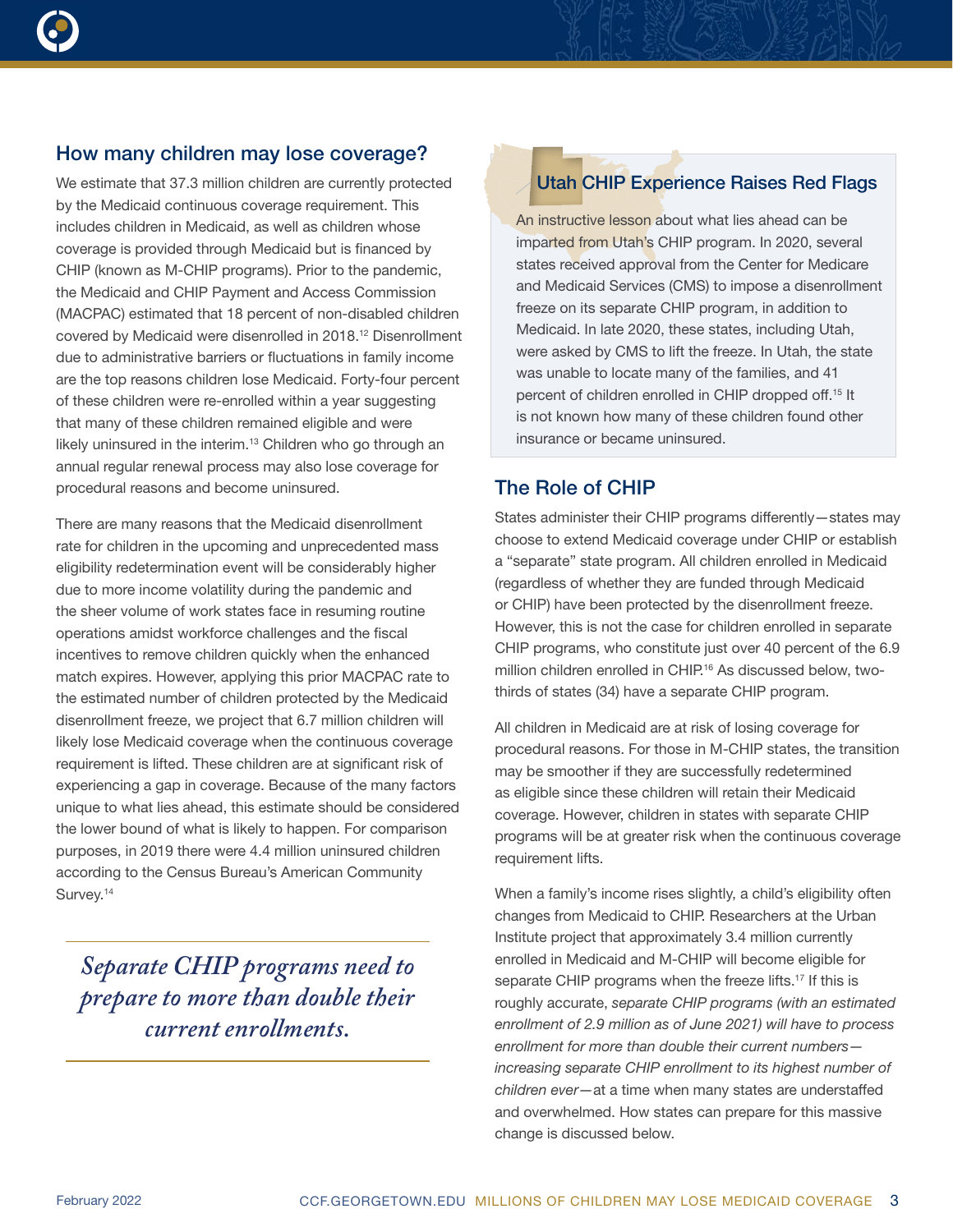

# Issues to Consider as Children Transition to Other Sources of Coverage

If the household income of a child enrolled in Medicaid has increased, the child will likely become eligible for CHIP while a minority may be eligible for subsidized federal or state marketplace coverage. Some children may have a parent who has an offer of employer coverage, although affordability may be a barrier. While all children could face difficulties in transitioning to other coverage, transition issues will likely be more challenging in the 34 states with separate CHIP programs compared to the 16 states and D.C., where all CHIP-funded children are enrolled in Medicaid.



# Medicaid to Separate CHIP Program

In half of the states with separate CHIP programs, a family of three could have an income gain of up to \$23,000 and still be eligible for CHIP. The difference in Medicaid and CHIP upper income limits varies considerably across the 34 states. But, even in South Dakota, the state with the smallest difference in income eligibility between Medicaid and CHIP, the household income of a child enrolled in Medicaid would need to increase by more than \$5,000 to be over income for CHIP. Thus, a majority of children who lose Medicaid because their families income has increased are likely to be eligible for CHIP.

### Children with other private health insurance, even those with complex health care needs, are not eligible for CHIP.

A key difference between Medicaid and CHIP coverage is an eligibility requirement in CHIP that a child must be uninsured. Children eligible for Medicaid are allowed to have other coverage, such as employer-sponsored insurance,

with Medicaid acting as a secondary payor for additional "wraparound" services that the child's primary insurance does not cover.

Enrollment is an added step in CHIP. In most states with separate programs, CHIP eligibility is integrated in the Medicaid eligibility system, so a change in Medicaid eligibility should automatically trigger CHIP eligibility. However, additional steps may be needed before a child can be enrolled. For example, in Florida, eligibility information has to be transferred from Medicaid to the Florida Healthy Kids Corporation, a separate agency which administers CHIP. Additionally, families must choose a managed care plan (or be auto-assigned) before coverage starts in almost all separate CHIP programs. As a consequence, children living in states with a separate state CHIP program face more complexity in navigating the path to a newly financed coverage source.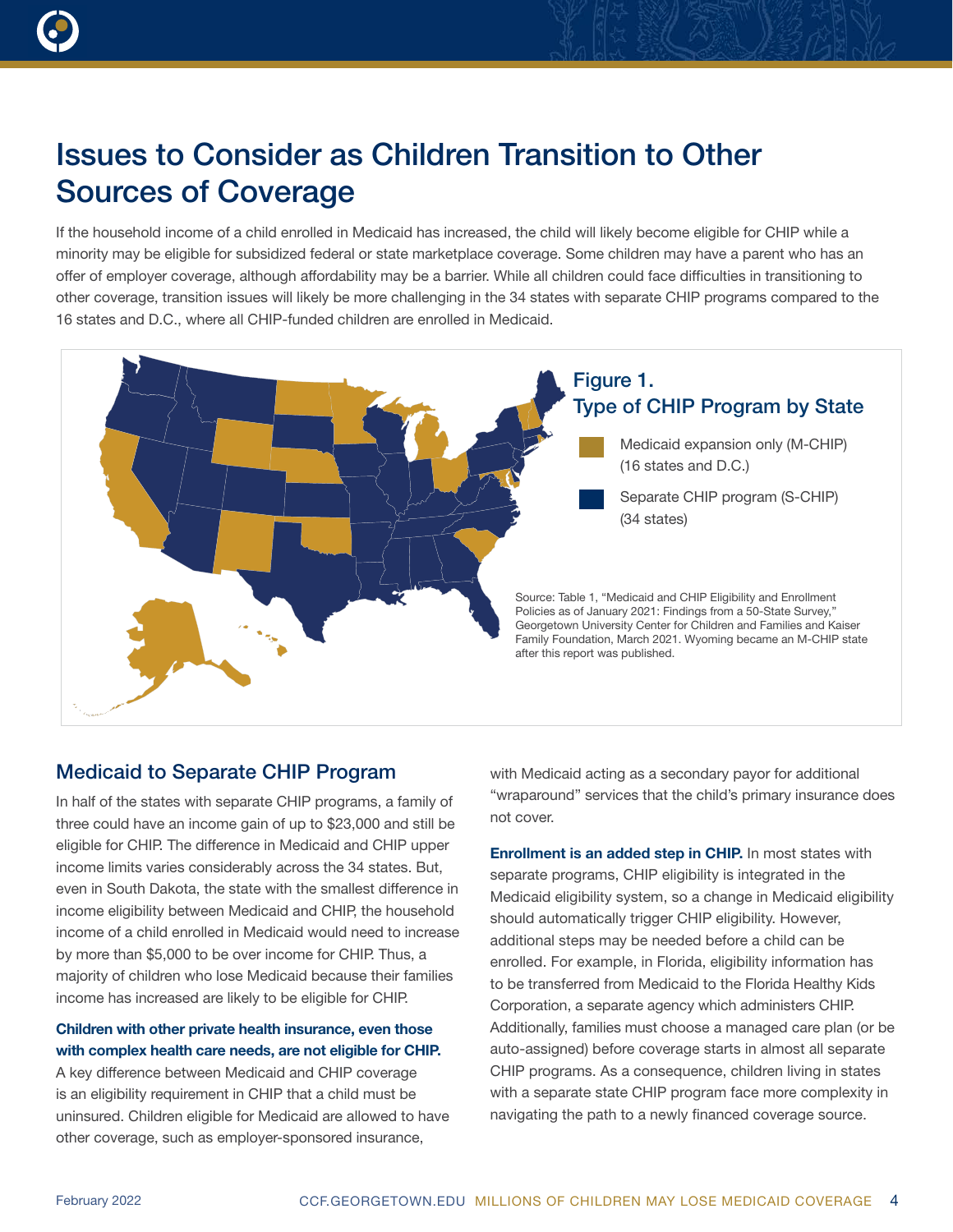

Premiums can be a barrier. The most significant barrier to CHIP enrollment is upfront payment of premiums or an annual enrollment fee, which are prohibited in Medicaid for children with family income below 150 percent federal poverty line (FPL) (about \$34,500 for a family of three). States are not required to charge premiums for CHIP but many do. Of the 34 states with separate CHIP programs, 22 states charge monthly or quarterly premiums and 4 states require annual enrollment fees. In eight separate CHIP programs, premiums and enrollment fees are family-based, while 14 states set a maximum amount that families pay—often two or three times the per-child premium.18 Of note, 10 states with separate CHIP programs (AZ, CA, GA, IA, KS, LA, ME, NC, NJ, PA) have waived CHIP premiums in response to the COVID public health emergency.19 Iowa received approval to suspend CHIP premiums for up to 90 days after the end of the PHE.<sup>20</sup> States could limit the number of children losing coverage by lifting premiums and annual enrollment fees during this transition period—or permanently—especially for children whose families have income below twice the poverty level.

### Once enrolled, premiums must be paid within grace periods to avoid loss of coverage and potential lockout.

Premiums are a barrier to enrollment in and of themselves, but some states also lock kids out of coverage if premiums are not paid within the state's grace period, which can be as short as 30 days. Two-thirds of states with premiums (14 of 22 states) have lockout periods, most of which are 90 days.<sup>21</sup> A child who is disenrolled for nonpayment is not allowed to re-enroll in CHIP until the end of the lockout period, forcing a gap in coverage.

### Medicaid to Marketplace

In the 16 M-CHIP states and D.C., children whose household income is above the combined Medicaid/CHIP threshold may be eligible for subsidized coverage in the state or federal marketplace. This is also the case for children in separate CHIP programs whose household income exceeds the upper CHIP limit.

The family glitch is still a problem. Some families will be barred from receiving financial assistance to purchase a marketplace plan as a result of the family glitch. This is a well-known technical problem in how marketplace subsidies work.22 Dependents, including a worker's spouse and children, are not eligible for financial assistance if the worker has access to individual coverage through an employer that

costs less than 9.61 percent of income and the employer that offers family coverage—regardless of the cost of family coverage, which is generally much higher. 23

Coverage may not be affordable. The median upper income eligibility level for children in Medicaid/CHIP nationwide is 255 percent of the federal poverty line, above the income at which families qualify for reduced cost sharing in the marketplace.<sup>24</sup> At that income level, the family would be expected to pay at least 4 percent and up to 8.5 percent of total income in premiums in 2022, which may be unaffordable. However, those percentages reflect a temporary change, as the American Rescue Plan Act increased the marketplace subsidies; expected family contributions could revert to between 8 and 9.5 percent of income for families earning more than 250 percent FPL if the temporary subsidy improvements are not extended beyond 2022.25

#### Time allowed to enroll in a marketplace plan may be limited to 60 days following loss of other coverage.

Families with parents who are already enrolled in marketplace plans may find it relatively straightforward to add their child. Families without any members currently enrolled in marketplace plans may find the application and plan selection process challenging. And consumer assistance resources may be stretched thin as millions of adults transition from Medicaid to the marketplace. In either situation, families will need to act quickly. Outside the annual open enrollment period, individuals must enroll within 60 days after the loss of other coverage unless their income is less than 150 percent FPL, which will not apply to children losing Medicaid or CHIP.

## Medicaid to Other Insurance Sources

The Urban Institute estimates that as many as one-third of children expected to lose Medicaid may have a parent with an offer of employer coverage. However, even if an employer offers coverage to dependents of employees, they may pass on a larger share of the added cost to the family, making it unaffordable. High cost-sharing and limits on benefits could make it harder for families to access all of the services they need. Similar to the marketplace, short enrollment windows outside of open enrollment can be another transition barrier.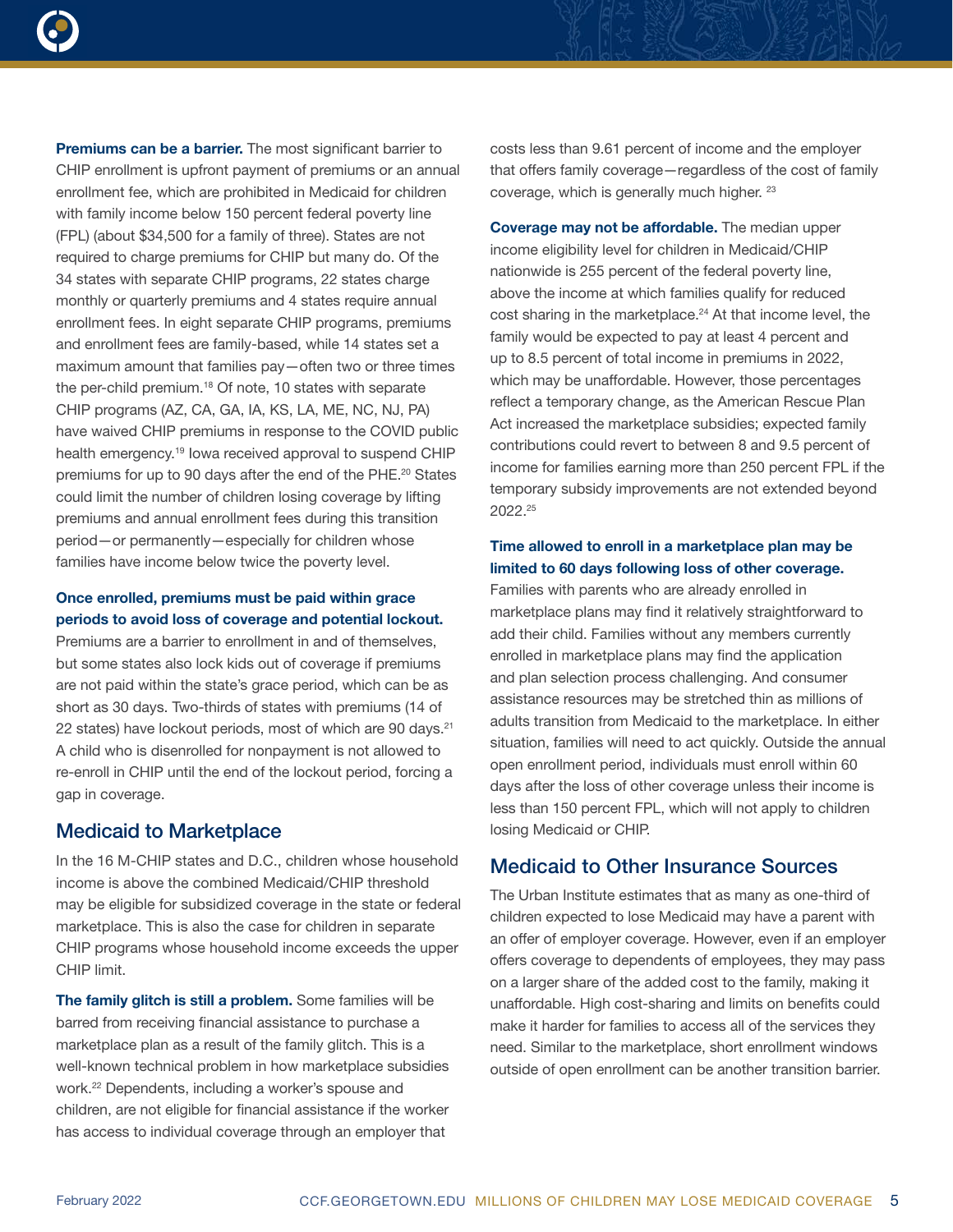



# What about the majority of kids who will remain eligible for Medicaid? What can be done to protect their coverage?

Recent estimates suggest that almost half of children who lose Medicaid or CHIP re-enroll within twelve months.26 While fluctuating income can result in temporary ineligibility, a significant share of gaps in enrollment are for procedural reasons where children remain eligible but lose coverage. Some families never receive the one and only notice the state sends or are confused about what, if anything, they need to do to retain coverage. These challenges are undoubtedly worse in families for whom English is not the parent's primary language and who are less able to access culturally and linguistically competent consumer assistance––worsening existing health disparities.<sup>27</sup> The gaps in coverage created by churn and administrative barriers inhibit preventive care; disrupt management of chronic conditions; expose families to large medical bills; impact the financial stability of providers serving large numbers of Medicaid enrollees; increase administrative costs for states and health plans; and undermine efforts to measure the quality of care.

Taking steps to minimize procedural disenrollments, outlined in Figure 3, should be a TOP priority for state and federal policymakers. Discussion on ways states can be better prepared for this mass event follows.

### Figure 3. Strategies to Reduce Procedural Disenrollments

| Improve automatic renewal rates                                                                                                                                 |
|-----------------------------------------------------------------------------------------------------------------------------------------------------------------|
| Boost eligibility and call center workforce capacity                                                                                                            |
| Increase funding for community-based outreach and<br>application assistance                                                                                     |
| Send follow-up notices and reminders when action is<br>required                                                                                                 |
| Maximize use of communication modes (mail, phone,<br>automated messages, online accounts, text, email)                                                          |
| Expand the ways enrollees can submit needed information<br>either verbally or electronically to replace the inefficiency of<br>processing paper documentation   |
| Work with Medicaid managed care organizations (MCOs)<br>and health care providers to update contact information and<br>remind members that their renewal is due |
| Ensure that call centers have adequate, trained staff to<br>avoid call wait times that impede families from getting<br>assistance                               |
|                                                                                                                                                                 |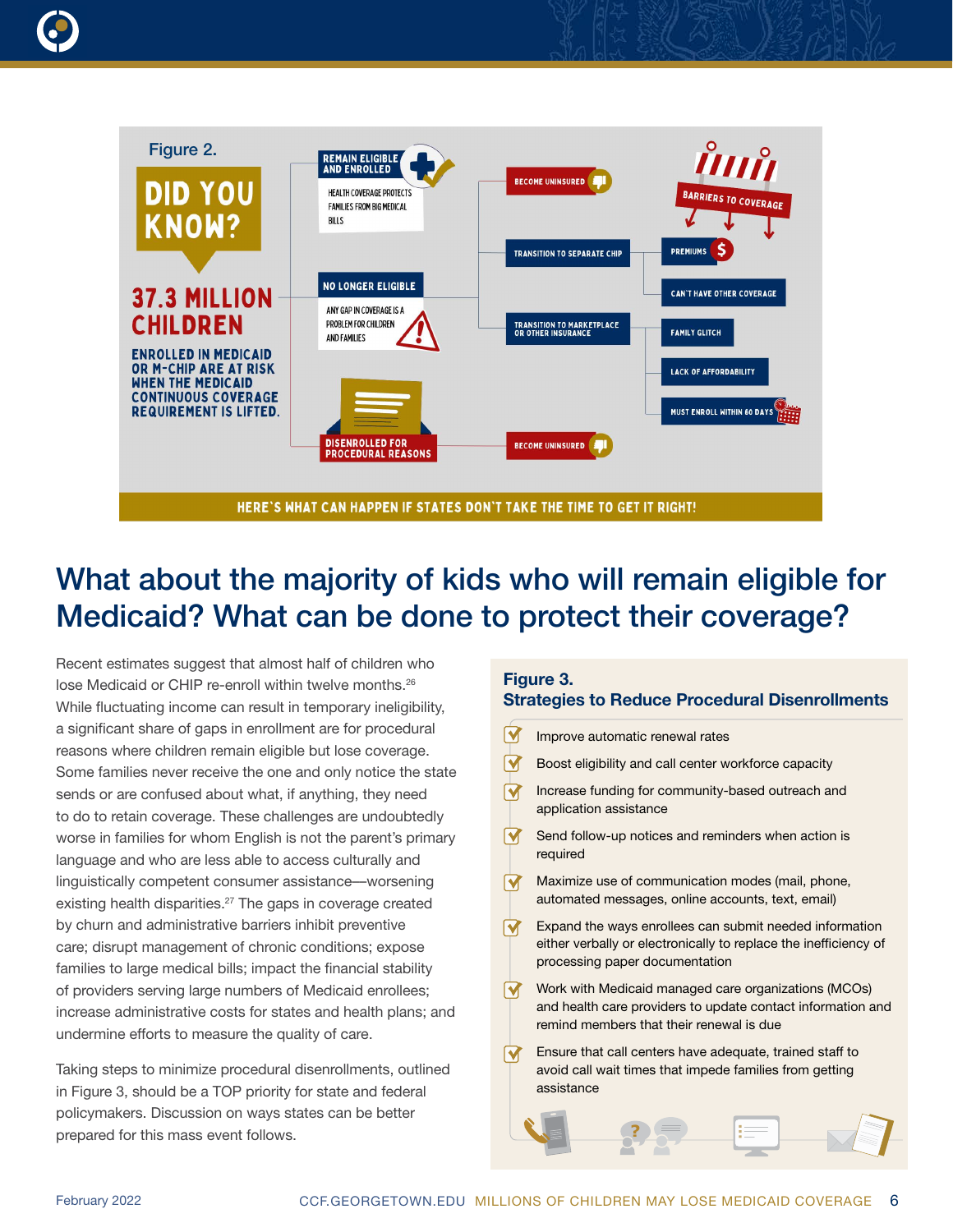

## Higher rates of success in data-driven renewals mean less catch-up work. Although states have been required to keep most people continuously enrolled during the PHE, they were expected to continue to process renewals using data sources available to the state, such as quarterly wage data. States that have been more successful in conducting these data-driven renewals (also known as ex parte or administrative renewals) will have a smaller volume of work to be completed when the continuous enrollment requirement is lifted. While states have been encouraged to use the past year to improve their ex parte renewal rates, the impending resumption of all renewals will likely prevent states from implementing additional enhancements to its automated renewal processes or data sources at this time. Thus, children living in states with low rates of ex parte renewals are at greater risk of losing coverage

Workforce capacity dictates how quickly states can complete outstanding work. Like many employers, state eligibility agencies have experienced challenges in retaining and recruiting eligibility workers. Staff hired in the past two years are not experienced in processing renewals, and even workers with more tenure need refresher training. States can supplement workforce capacity by approving overtime, bringing retirees back, hiring temporary staff, and using contractors to handle certain administrative tasks. But these steps require adequate budgets and authority for agencies to take action.

for procedural reasons.

The timeline should be aligned with workforce capacity and the volume of work. CMS quidance gives states up to a full year to catch up on pending actions and return to routine operations. However, enhanced federal Medicaid matching funding will end or phase out earlier, putting pressure on current state budgets and prodding some states to move quickly. States should balance the timeline for resuming routine operations with workforce capacity and the volume of work. Otherwise, state eligibility and consumer assistance resources will be overwhelmed, errors will occur, and it will be difficult for families to get the assistance they need to stay enrolled or transition to other sources of coverage.

Improving Outreach and Communications. There is still time to boost communications. It is extremely important that families and key stakeholders, including the Medical Care Advisory Committee (MCAC), managed care plans, providers, consumer groups, advocates, tribal entities, and other stakeholders, know what is on the horizon and are engaged in efforts to prepare for what is coming. Moreover, messaging

to parents needs to be mindful of the likelihood that many children will be eligible for a different coverage source than their parents.

Updating contact information. CMS has provided guidance to states on handling returned mail and working with managed care plans to update contact information. States can also check addresses against the US Postal Service National Change of Address Database. Some states have begun to launch outreach efforts to encourage enrollees to make sure their contact information is up-to-date. Other tactics include working with other benefit programs, like SNAP, and community-based organizations that serve low-income families to get the word out. States should also introduce new low-tech ways for enrollees to report changes, such as a secure online change form or a dedicated line at the state's call center to collect address and other changes.

Allocating more CHIP outreach funds. States are required to conduct outreach to families of children likely to be eligible for child health assistance through CHIP or other public or private health coverage programs and assist them in enrolling their children.28 Outreach costs qualify for the higher CHIP federal match rate in all states (regardless of program type) but total administrative expenses, including outreach, may not exceed 10 percent of total CHIP expenditures. In 2019, only two states reported total administrative expenditures close to 10 percent cap.29 In fact, almost two-thirds of the states (32) reported total CHIP administrative expenditures of under 5 percent, meaning there is adequate funding available to boost outreach and consumer assistance to families who are uninsured or experiencing coverage transitions if states choose to increase their efforts. In addition, the federal government just released a notice of funding availability for \$49 million for outreach, enrollment and retention efforts directed at children, families, and pregnant people.<sup>30</sup>

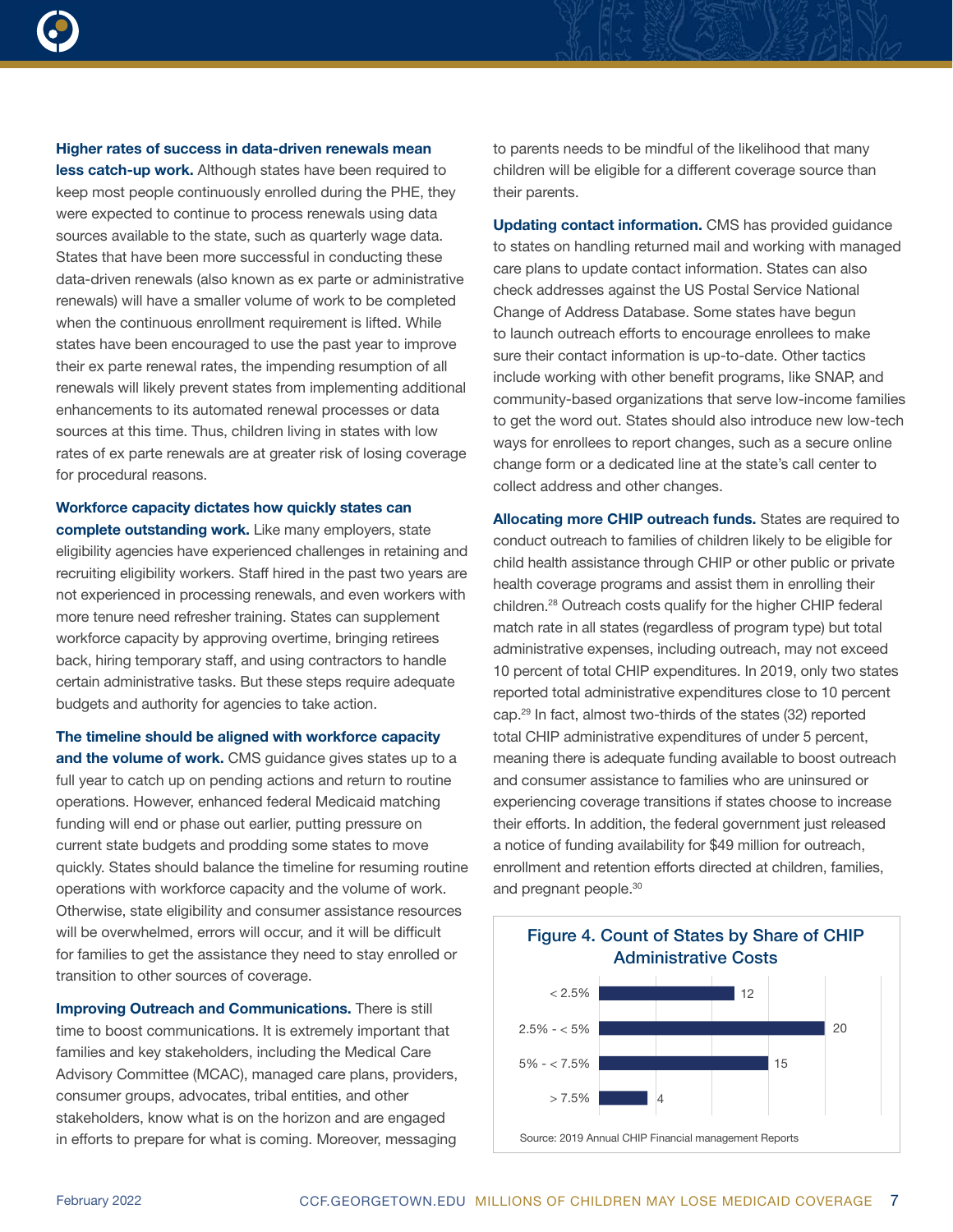

Children in states with certain characteristics of their Medicaid/CHIP programs are at greater risk of losing their coverage (see Table 1). These include states with separate CHIP programs, states that charge premiums for CHIP coverage (especially families with incomes below twice the poverty level), states that do not provide 12 months of continuous coverage for children in Medicaid, and states that process less than half of their renewals using existing data sources. Most states have risk points; *states where children are at the greatest risk with all five factors are Florida, Georgia, Missouri, and Texas*.

Other impactful practices include ensuring that notices are easy-to-understand and sending reminders via multiple modes of communications (mail, phone, text, and email) when action is required to avoid a loss of coverage. Less is known about these procedures on a state-level basis, so we have not included these factors in identifying states where children may face a higher at risk of coverage loss.

However, it's important to note that in states with proven enrollment and retention policies but poor administrative procedures, children will face a higher risk of becoming

inappropriately disenrolled. Likewise, in states without these key policies but rise to the daunting administrative challenge when the continuous enrollment requirement is lifted, children would face a lower risk.

For example, Ohio has good enrollment and retention policies but has contracted with a third-party vendor to conduct data searches to identify potential ineligibles that would be prioritized for renewals, and not just those with an increase in income. These kind of data searches can quickly go awry, as evidenced by the recent Missouri experience. Missouri's contract with Lexis-Nexis has flagged people with the same name who live in a different state resulting in the state sending termination notices to Missourians who have not moved and remain at their original address. On the other hand, Massachusetts has not adopted many of the enrollment and retention policies that promote coverage. Yet, the state has consistently had one of the lowest child uninsured rates in the country.

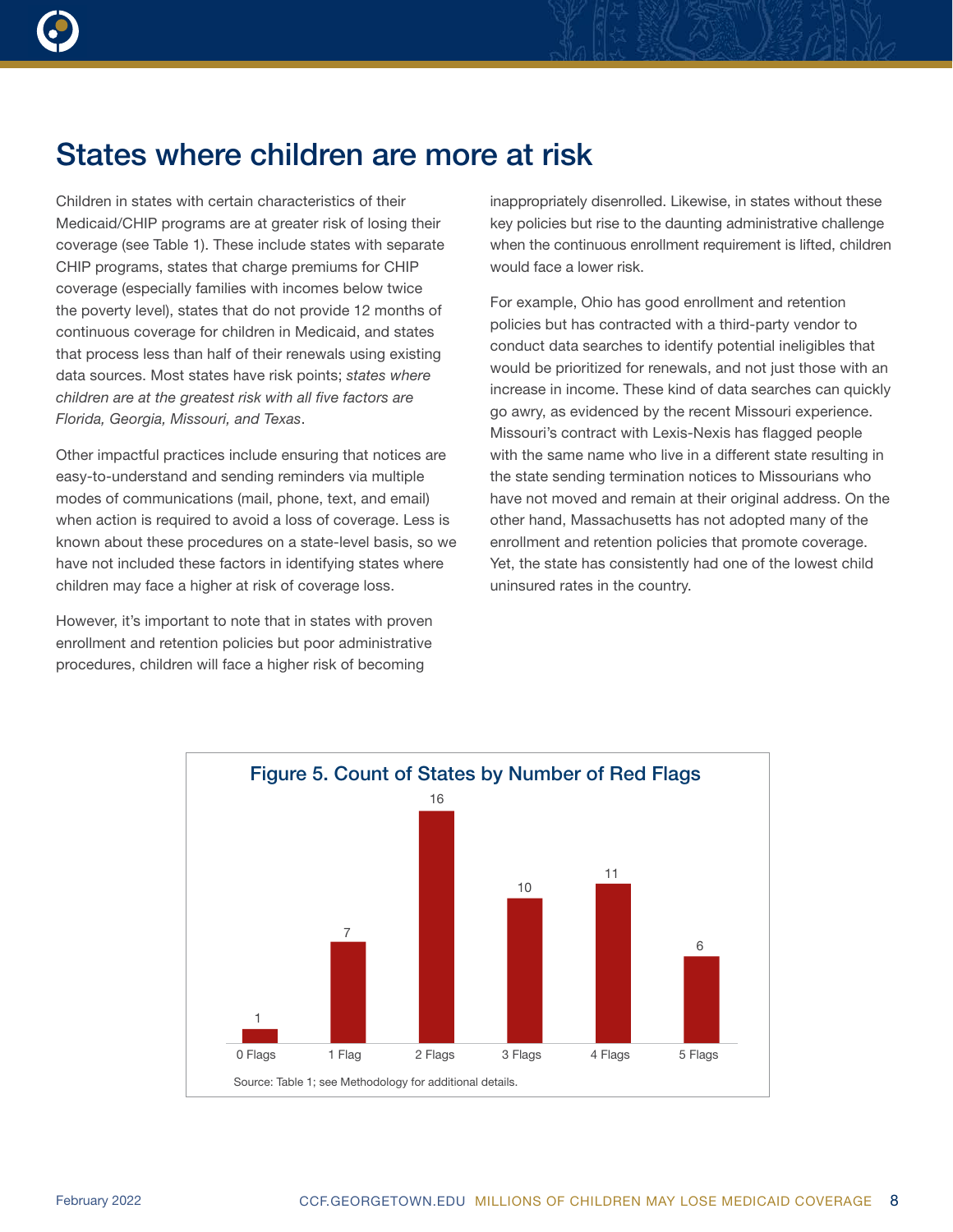| Alabama<br>pppp<br>$\checkmark$<br>Alaska<br>ш<br>$\checkmark$<br>$\checkmark$<br>$\checkmark$<br>$\checkmark$<br>Arizona<br>pppp<br>$\checkmark$<br>✓<br>Arkansas<br>مرم<br>$\checkmark$<br>$\checkmark$<br>California<br>P۴<br>Colorado<br>$\checkmark$<br>$\checkmark$<br>$\checkmark$<br>مرعرم<br>$\checkmark$<br>$\checkmark$<br>$\checkmark$<br>Connecticut<br>ppp<br>$\checkmark$<br>$\checkmark$<br>$\checkmark$<br>$\checkmark$<br>$\checkmark$<br>Delaware<br>a pipipip<br>$\checkmark$<br>$\checkmark$<br>District of Columbia<br>p۴<br>$\checkmark$<br>$\checkmark$<br>$\checkmark$<br>✓<br>$\checkmark$<br>Florida<br>مرمرمرمرمر<br>$\checkmark$<br>$\checkmark$<br>$\checkmark$<br>$\checkmark$<br>$\checkmark$<br>Georgia<br>مرمرمرمرمر<br>Hawaii<br>$\checkmark$<br>ρ<br>$\checkmark$<br>$\checkmark$<br>$\checkmark$<br>Idaho<br>ppp<br>$\checkmark$<br>$\checkmark$<br>Illinois<br>P۴<br>$\checkmark$<br>$\checkmark$<br>$\checkmark$<br>$\checkmark$<br>Indiana<br><b>APPE</b><br>$\checkmark$<br>√<br>$\checkmark$<br>lowa<br>ppp<br>$\checkmark$<br>$\checkmark$<br>$\checkmark$<br>$\checkmark$<br>Kansas<br>فرفرقر<br>Kentucky<br>$\checkmark$<br>$\checkmark$<br>$\checkmark$<br>مرمرم<br>$\checkmark$<br>$\checkmark$<br>Louisiana<br>P۴<br>$\checkmark$<br>$\checkmark$<br>$\checkmark$<br>$\checkmark$<br>Maine<br>مرمرم<br>$\sqrt{}$<br>$\checkmark$<br>Maryland<br>فرقر<br>$\checkmark$<br>$\checkmark$<br>√<br>$\checkmark$<br>Massachusetts<br>مرمرم<br>$\checkmark$<br>$\checkmark$<br>$\checkmark$<br>Michigan<br>ppp<br>$\checkmark$<br>Minnesota<br>$\checkmark$<br>مرمر<br>$\checkmark$<br>$\checkmark$<br>Mississippi<br>pp<br>$\checkmark$<br>$\checkmark$<br>$\checkmark$<br>$\checkmark$<br>$\checkmark$<br>Missouri<br>مرمرم مرم<br>$\checkmark$<br>$\checkmark$<br>Montana<br>P۴<br>$\checkmark$<br>$\checkmark$<br>Nebraska<br>د م<br>$\checkmark$<br>$\checkmark$<br>$\checkmark$<br>$\checkmark$<br>$\checkmark$<br>Nevada<br>مرمرمرمرم<br>New Hampshire<br>$\checkmark$<br>$\checkmark$<br>P۴<br>$\checkmark$<br>$\checkmark$<br>New Jersey<br>عرم<br>$\checkmark$<br>New Mexico<br>E.<br>$\checkmark$<br>$\checkmark$<br>$\checkmark$<br>$\checkmark$<br>New York<br>فرفرق<br>$\checkmark$<br>√<br>✓<br>North Carolina<br>مرمرم<br>$\checkmark$<br>North Dakota<br>×<br>Ohio<br>$\checkmark$<br>$\checkmark$<br>Oklahoma<br>P۴<br>$\checkmark$<br>Oregon<br>p.<br>$\checkmark$<br>$\checkmark$<br>$\checkmark$<br>$\checkmark$<br>Pennsylvania<br>pppp<br>$\checkmark$<br>$\sqrt{}$<br>Rhode Island<br>P۴<br>$\checkmark$<br>South Carolina<br>p<br>$\checkmark$<br>South Dakota<br>$\checkmark$<br>$\checkmark$<br>مرمرم<br>$\checkmark$<br>$\checkmark$<br>$\checkmark$<br>Tennessee<br><b>PPP</b><br>$\checkmark$<br>$\checkmark$<br>$\checkmark$<br>$\checkmark$<br>$\checkmark$<br>Texas<br>ppppp<br>$\checkmark$<br>$\checkmark$<br>$\checkmark$<br>$\checkmark$<br>Utah<br>pppp<br>$\checkmark$<br>$\checkmark$<br>$\checkmark$<br>$\checkmark$<br>Vermont<br>فرفرقرة<br>$\checkmark$<br>$\checkmark$<br>Virginia<br>P۴<br>$\checkmark$<br>$\checkmark$<br>Washington<br>فرقر<br>$\checkmark$<br>$\checkmark$<br>$\checkmark$<br>West Virginia<br><b>PPP</b><br>$\checkmark$<br>$\checkmark$<br>Wisconsin<br>$\checkmark$<br>$\checkmark$<br><b>PERE</b> | <b>State</b> | State has<br>separate<br>CHIP program | State does not have<br>12-month continuous<br>eligibility in Medicaid | No ex parte<br>renewals or<br>share under 50% | State charges<br>premiums<br>or annual<br>enrollment fee | Premiums or<br>enrollment fees<br>below 200% FPL | <b>Red Flag</b><br>Warning |
|----------------------------------------------------------------------------------------------------------------------------------------------------------------------------------------------------------------------------------------------------------------------------------------------------------------------------------------------------------------------------------------------------------------------------------------------------------------------------------------------------------------------------------------------------------------------------------------------------------------------------------------------------------------------------------------------------------------------------------------------------------------------------------------------------------------------------------------------------------------------------------------------------------------------------------------------------------------------------------------------------------------------------------------------------------------------------------------------------------------------------------------------------------------------------------------------------------------------------------------------------------------------------------------------------------------------------------------------------------------------------------------------------------------------------------------------------------------------------------------------------------------------------------------------------------------------------------------------------------------------------------------------------------------------------------------------------------------------------------------------------------------------------------------------------------------------------------------------------------------------------------------------------------------------------------------------------------------------------------------------------------------------------------------------------------------------------------------------------------------------------------------------------------------------------------------------------------------------------------------------------------------------------------------------------------------------------------------------------------------------------------------------------------------------------------------------------------------------------------------------------------------------------------------------------------------------------------------------------------------------------------------------------------------------------------------------------------------------------------------------------------------------------------------------------------------------------------------------------------------------------------------------------------------------------------------------------------------------------------------------------------------------------------------------------------------------------------------------------------------------------------------------------------------------------------------------------------------------------------------------------------------------------------------------------------------|--------------|---------------------------------------|-----------------------------------------------------------------------|-----------------------------------------------|----------------------------------------------------------|--------------------------------------------------|----------------------------|
|                                                                                                                                                                                                                                                                                                                                                                                                                                                                                                                                                                                                                                                                                                                                                                                                                                                                                                                                                                                                                                                                                                                                                                                                                                                                                                                                                                                                                                                                                                                                                                                                                                                                                                                                                                                                                                                                                                                                                                                                                                                                                                                                                                                                                                                                                                                                                                                                                                                                                                                                                                                                                                                                                                                                                                                                                                                                                                                                                                                                                                                                                                                                                                                                                                                                                                                |              | $\checkmark$                          |                                                                       | $\checkmark$                                  | $\checkmark$                                             | $\checkmark$                                     |                            |
|                                                                                                                                                                                                                                                                                                                                                                                                                                                                                                                                                                                                                                                                                                                                                                                                                                                                                                                                                                                                                                                                                                                                                                                                                                                                                                                                                                                                                                                                                                                                                                                                                                                                                                                                                                                                                                                                                                                                                                                                                                                                                                                                                                                                                                                                                                                                                                                                                                                                                                                                                                                                                                                                                                                                                                                                                                                                                                                                                                                                                                                                                                                                                                                                                                                                                                                |              |                                       |                                                                       |                                               |                                                          |                                                  |                            |
|                                                                                                                                                                                                                                                                                                                                                                                                                                                                                                                                                                                                                                                                                                                                                                                                                                                                                                                                                                                                                                                                                                                                                                                                                                                                                                                                                                                                                                                                                                                                                                                                                                                                                                                                                                                                                                                                                                                                                                                                                                                                                                                                                                                                                                                                                                                                                                                                                                                                                                                                                                                                                                                                                                                                                                                                                                                                                                                                                                                                                                                                                                                                                                                                                                                                                                                |              |                                       |                                                                       |                                               |                                                          |                                                  |                            |
|                                                                                                                                                                                                                                                                                                                                                                                                                                                                                                                                                                                                                                                                                                                                                                                                                                                                                                                                                                                                                                                                                                                                                                                                                                                                                                                                                                                                                                                                                                                                                                                                                                                                                                                                                                                                                                                                                                                                                                                                                                                                                                                                                                                                                                                                                                                                                                                                                                                                                                                                                                                                                                                                                                                                                                                                                                                                                                                                                                                                                                                                                                                                                                                                                                                                                                                |              |                                       |                                                                       |                                               |                                                          |                                                  |                            |
|                                                                                                                                                                                                                                                                                                                                                                                                                                                                                                                                                                                                                                                                                                                                                                                                                                                                                                                                                                                                                                                                                                                                                                                                                                                                                                                                                                                                                                                                                                                                                                                                                                                                                                                                                                                                                                                                                                                                                                                                                                                                                                                                                                                                                                                                                                                                                                                                                                                                                                                                                                                                                                                                                                                                                                                                                                                                                                                                                                                                                                                                                                                                                                                                                                                                                                                |              |                                       |                                                                       |                                               |                                                          |                                                  |                            |
|                                                                                                                                                                                                                                                                                                                                                                                                                                                                                                                                                                                                                                                                                                                                                                                                                                                                                                                                                                                                                                                                                                                                                                                                                                                                                                                                                                                                                                                                                                                                                                                                                                                                                                                                                                                                                                                                                                                                                                                                                                                                                                                                                                                                                                                                                                                                                                                                                                                                                                                                                                                                                                                                                                                                                                                                                                                                                                                                                                                                                                                                                                                                                                                                                                                                                                                |              |                                       |                                                                       |                                               |                                                          |                                                  |                            |
|                                                                                                                                                                                                                                                                                                                                                                                                                                                                                                                                                                                                                                                                                                                                                                                                                                                                                                                                                                                                                                                                                                                                                                                                                                                                                                                                                                                                                                                                                                                                                                                                                                                                                                                                                                                                                                                                                                                                                                                                                                                                                                                                                                                                                                                                                                                                                                                                                                                                                                                                                                                                                                                                                                                                                                                                                                                                                                                                                                                                                                                                                                                                                                                                                                                                                                                |              |                                       |                                                                       |                                               |                                                          |                                                  |                            |
|                                                                                                                                                                                                                                                                                                                                                                                                                                                                                                                                                                                                                                                                                                                                                                                                                                                                                                                                                                                                                                                                                                                                                                                                                                                                                                                                                                                                                                                                                                                                                                                                                                                                                                                                                                                                                                                                                                                                                                                                                                                                                                                                                                                                                                                                                                                                                                                                                                                                                                                                                                                                                                                                                                                                                                                                                                                                                                                                                                                                                                                                                                                                                                                                                                                                                                                |              |                                       |                                                                       |                                               |                                                          |                                                  |                            |
|                                                                                                                                                                                                                                                                                                                                                                                                                                                                                                                                                                                                                                                                                                                                                                                                                                                                                                                                                                                                                                                                                                                                                                                                                                                                                                                                                                                                                                                                                                                                                                                                                                                                                                                                                                                                                                                                                                                                                                                                                                                                                                                                                                                                                                                                                                                                                                                                                                                                                                                                                                                                                                                                                                                                                                                                                                                                                                                                                                                                                                                                                                                                                                                                                                                                                                                |              |                                       |                                                                       |                                               |                                                          |                                                  |                            |
|                                                                                                                                                                                                                                                                                                                                                                                                                                                                                                                                                                                                                                                                                                                                                                                                                                                                                                                                                                                                                                                                                                                                                                                                                                                                                                                                                                                                                                                                                                                                                                                                                                                                                                                                                                                                                                                                                                                                                                                                                                                                                                                                                                                                                                                                                                                                                                                                                                                                                                                                                                                                                                                                                                                                                                                                                                                                                                                                                                                                                                                                                                                                                                                                                                                                                                                |              |                                       |                                                                       |                                               |                                                          |                                                  |                            |
|                                                                                                                                                                                                                                                                                                                                                                                                                                                                                                                                                                                                                                                                                                                                                                                                                                                                                                                                                                                                                                                                                                                                                                                                                                                                                                                                                                                                                                                                                                                                                                                                                                                                                                                                                                                                                                                                                                                                                                                                                                                                                                                                                                                                                                                                                                                                                                                                                                                                                                                                                                                                                                                                                                                                                                                                                                                                                                                                                                                                                                                                                                                                                                                                                                                                                                                |              |                                       |                                                                       |                                               |                                                          |                                                  |                            |
|                                                                                                                                                                                                                                                                                                                                                                                                                                                                                                                                                                                                                                                                                                                                                                                                                                                                                                                                                                                                                                                                                                                                                                                                                                                                                                                                                                                                                                                                                                                                                                                                                                                                                                                                                                                                                                                                                                                                                                                                                                                                                                                                                                                                                                                                                                                                                                                                                                                                                                                                                                                                                                                                                                                                                                                                                                                                                                                                                                                                                                                                                                                                                                                                                                                                                                                |              |                                       |                                                                       |                                               |                                                          |                                                  |                            |
|                                                                                                                                                                                                                                                                                                                                                                                                                                                                                                                                                                                                                                                                                                                                                                                                                                                                                                                                                                                                                                                                                                                                                                                                                                                                                                                                                                                                                                                                                                                                                                                                                                                                                                                                                                                                                                                                                                                                                                                                                                                                                                                                                                                                                                                                                                                                                                                                                                                                                                                                                                                                                                                                                                                                                                                                                                                                                                                                                                                                                                                                                                                                                                                                                                                                                                                |              |                                       |                                                                       |                                               |                                                          |                                                  |                            |
|                                                                                                                                                                                                                                                                                                                                                                                                                                                                                                                                                                                                                                                                                                                                                                                                                                                                                                                                                                                                                                                                                                                                                                                                                                                                                                                                                                                                                                                                                                                                                                                                                                                                                                                                                                                                                                                                                                                                                                                                                                                                                                                                                                                                                                                                                                                                                                                                                                                                                                                                                                                                                                                                                                                                                                                                                                                                                                                                                                                                                                                                                                                                                                                                                                                                                                                |              |                                       |                                                                       |                                               |                                                          |                                                  |                            |
|                                                                                                                                                                                                                                                                                                                                                                                                                                                                                                                                                                                                                                                                                                                                                                                                                                                                                                                                                                                                                                                                                                                                                                                                                                                                                                                                                                                                                                                                                                                                                                                                                                                                                                                                                                                                                                                                                                                                                                                                                                                                                                                                                                                                                                                                                                                                                                                                                                                                                                                                                                                                                                                                                                                                                                                                                                                                                                                                                                                                                                                                                                                                                                                                                                                                                                                |              |                                       |                                                                       |                                               |                                                          |                                                  |                            |
|                                                                                                                                                                                                                                                                                                                                                                                                                                                                                                                                                                                                                                                                                                                                                                                                                                                                                                                                                                                                                                                                                                                                                                                                                                                                                                                                                                                                                                                                                                                                                                                                                                                                                                                                                                                                                                                                                                                                                                                                                                                                                                                                                                                                                                                                                                                                                                                                                                                                                                                                                                                                                                                                                                                                                                                                                                                                                                                                                                                                                                                                                                                                                                                                                                                                                                                |              |                                       |                                                                       |                                               |                                                          |                                                  |                            |
|                                                                                                                                                                                                                                                                                                                                                                                                                                                                                                                                                                                                                                                                                                                                                                                                                                                                                                                                                                                                                                                                                                                                                                                                                                                                                                                                                                                                                                                                                                                                                                                                                                                                                                                                                                                                                                                                                                                                                                                                                                                                                                                                                                                                                                                                                                                                                                                                                                                                                                                                                                                                                                                                                                                                                                                                                                                                                                                                                                                                                                                                                                                                                                                                                                                                                                                |              |                                       |                                                                       |                                               |                                                          |                                                  |                            |
|                                                                                                                                                                                                                                                                                                                                                                                                                                                                                                                                                                                                                                                                                                                                                                                                                                                                                                                                                                                                                                                                                                                                                                                                                                                                                                                                                                                                                                                                                                                                                                                                                                                                                                                                                                                                                                                                                                                                                                                                                                                                                                                                                                                                                                                                                                                                                                                                                                                                                                                                                                                                                                                                                                                                                                                                                                                                                                                                                                                                                                                                                                                                                                                                                                                                                                                |              |                                       |                                                                       |                                               |                                                          |                                                  |                            |
|                                                                                                                                                                                                                                                                                                                                                                                                                                                                                                                                                                                                                                                                                                                                                                                                                                                                                                                                                                                                                                                                                                                                                                                                                                                                                                                                                                                                                                                                                                                                                                                                                                                                                                                                                                                                                                                                                                                                                                                                                                                                                                                                                                                                                                                                                                                                                                                                                                                                                                                                                                                                                                                                                                                                                                                                                                                                                                                                                                                                                                                                                                                                                                                                                                                                                                                |              |                                       |                                                                       |                                               |                                                          |                                                  |                            |
|                                                                                                                                                                                                                                                                                                                                                                                                                                                                                                                                                                                                                                                                                                                                                                                                                                                                                                                                                                                                                                                                                                                                                                                                                                                                                                                                                                                                                                                                                                                                                                                                                                                                                                                                                                                                                                                                                                                                                                                                                                                                                                                                                                                                                                                                                                                                                                                                                                                                                                                                                                                                                                                                                                                                                                                                                                                                                                                                                                                                                                                                                                                                                                                                                                                                                                                |              |                                       |                                                                       |                                               |                                                          |                                                  |                            |
|                                                                                                                                                                                                                                                                                                                                                                                                                                                                                                                                                                                                                                                                                                                                                                                                                                                                                                                                                                                                                                                                                                                                                                                                                                                                                                                                                                                                                                                                                                                                                                                                                                                                                                                                                                                                                                                                                                                                                                                                                                                                                                                                                                                                                                                                                                                                                                                                                                                                                                                                                                                                                                                                                                                                                                                                                                                                                                                                                                                                                                                                                                                                                                                                                                                                                                                |              |                                       |                                                                       |                                               |                                                          |                                                  |                            |
|                                                                                                                                                                                                                                                                                                                                                                                                                                                                                                                                                                                                                                                                                                                                                                                                                                                                                                                                                                                                                                                                                                                                                                                                                                                                                                                                                                                                                                                                                                                                                                                                                                                                                                                                                                                                                                                                                                                                                                                                                                                                                                                                                                                                                                                                                                                                                                                                                                                                                                                                                                                                                                                                                                                                                                                                                                                                                                                                                                                                                                                                                                                                                                                                                                                                                                                |              |                                       |                                                                       |                                               |                                                          |                                                  |                            |
|                                                                                                                                                                                                                                                                                                                                                                                                                                                                                                                                                                                                                                                                                                                                                                                                                                                                                                                                                                                                                                                                                                                                                                                                                                                                                                                                                                                                                                                                                                                                                                                                                                                                                                                                                                                                                                                                                                                                                                                                                                                                                                                                                                                                                                                                                                                                                                                                                                                                                                                                                                                                                                                                                                                                                                                                                                                                                                                                                                                                                                                                                                                                                                                                                                                                                                                |              |                                       |                                                                       |                                               |                                                          |                                                  |                            |
|                                                                                                                                                                                                                                                                                                                                                                                                                                                                                                                                                                                                                                                                                                                                                                                                                                                                                                                                                                                                                                                                                                                                                                                                                                                                                                                                                                                                                                                                                                                                                                                                                                                                                                                                                                                                                                                                                                                                                                                                                                                                                                                                                                                                                                                                                                                                                                                                                                                                                                                                                                                                                                                                                                                                                                                                                                                                                                                                                                                                                                                                                                                                                                                                                                                                                                                |              |                                       |                                                                       |                                               |                                                          |                                                  |                            |
|                                                                                                                                                                                                                                                                                                                                                                                                                                                                                                                                                                                                                                                                                                                                                                                                                                                                                                                                                                                                                                                                                                                                                                                                                                                                                                                                                                                                                                                                                                                                                                                                                                                                                                                                                                                                                                                                                                                                                                                                                                                                                                                                                                                                                                                                                                                                                                                                                                                                                                                                                                                                                                                                                                                                                                                                                                                                                                                                                                                                                                                                                                                                                                                                                                                                                                                |              |                                       |                                                                       |                                               |                                                          |                                                  |                            |
|                                                                                                                                                                                                                                                                                                                                                                                                                                                                                                                                                                                                                                                                                                                                                                                                                                                                                                                                                                                                                                                                                                                                                                                                                                                                                                                                                                                                                                                                                                                                                                                                                                                                                                                                                                                                                                                                                                                                                                                                                                                                                                                                                                                                                                                                                                                                                                                                                                                                                                                                                                                                                                                                                                                                                                                                                                                                                                                                                                                                                                                                                                                                                                                                                                                                                                                |              |                                       |                                                                       |                                               |                                                          |                                                  |                            |
|                                                                                                                                                                                                                                                                                                                                                                                                                                                                                                                                                                                                                                                                                                                                                                                                                                                                                                                                                                                                                                                                                                                                                                                                                                                                                                                                                                                                                                                                                                                                                                                                                                                                                                                                                                                                                                                                                                                                                                                                                                                                                                                                                                                                                                                                                                                                                                                                                                                                                                                                                                                                                                                                                                                                                                                                                                                                                                                                                                                                                                                                                                                                                                                                                                                                                                                |              |                                       |                                                                       |                                               |                                                          |                                                  |                            |
|                                                                                                                                                                                                                                                                                                                                                                                                                                                                                                                                                                                                                                                                                                                                                                                                                                                                                                                                                                                                                                                                                                                                                                                                                                                                                                                                                                                                                                                                                                                                                                                                                                                                                                                                                                                                                                                                                                                                                                                                                                                                                                                                                                                                                                                                                                                                                                                                                                                                                                                                                                                                                                                                                                                                                                                                                                                                                                                                                                                                                                                                                                                                                                                                                                                                                                                |              |                                       |                                                                       |                                               |                                                          |                                                  |                            |
|                                                                                                                                                                                                                                                                                                                                                                                                                                                                                                                                                                                                                                                                                                                                                                                                                                                                                                                                                                                                                                                                                                                                                                                                                                                                                                                                                                                                                                                                                                                                                                                                                                                                                                                                                                                                                                                                                                                                                                                                                                                                                                                                                                                                                                                                                                                                                                                                                                                                                                                                                                                                                                                                                                                                                                                                                                                                                                                                                                                                                                                                                                                                                                                                                                                                                                                |              |                                       |                                                                       |                                               |                                                          |                                                  |                            |
|                                                                                                                                                                                                                                                                                                                                                                                                                                                                                                                                                                                                                                                                                                                                                                                                                                                                                                                                                                                                                                                                                                                                                                                                                                                                                                                                                                                                                                                                                                                                                                                                                                                                                                                                                                                                                                                                                                                                                                                                                                                                                                                                                                                                                                                                                                                                                                                                                                                                                                                                                                                                                                                                                                                                                                                                                                                                                                                                                                                                                                                                                                                                                                                                                                                                                                                |              |                                       |                                                                       |                                               |                                                          |                                                  |                            |
|                                                                                                                                                                                                                                                                                                                                                                                                                                                                                                                                                                                                                                                                                                                                                                                                                                                                                                                                                                                                                                                                                                                                                                                                                                                                                                                                                                                                                                                                                                                                                                                                                                                                                                                                                                                                                                                                                                                                                                                                                                                                                                                                                                                                                                                                                                                                                                                                                                                                                                                                                                                                                                                                                                                                                                                                                                                                                                                                                                                                                                                                                                                                                                                                                                                                                                                |              |                                       |                                                                       |                                               |                                                          |                                                  |                            |
|                                                                                                                                                                                                                                                                                                                                                                                                                                                                                                                                                                                                                                                                                                                                                                                                                                                                                                                                                                                                                                                                                                                                                                                                                                                                                                                                                                                                                                                                                                                                                                                                                                                                                                                                                                                                                                                                                                                                                                                                                                                                                                                                                                                                                                                                                                                                                                                                                                                                                                                                                                                                                                                                                                                                                                                                                                                                                                                                                                                                                                                                                                                                                                                                                                                                                                                |              |                                       |                                                                       |                                               |                                                          |                                                  |                            |
|                                                                                                                                                                                                                                                                                                                                                                                                                                                                                                                                                                                                                                                                                                                                                                                                                                                                                                                                                                                                                                                                                                                                                                                                                                                                                                                                                                                                                                                                                                                                                                                                                                                                                                                                                                                                                                                                                                                                                                                                                                                                                                                                                                                                                                                                                                                                                                                                                                                                                                                                                                                                                                                                                                                                                                                                                                                                                                                                                                                                                                                                                                                                                                                                                                                                                                                |              |                                       |                                                                       |                                               |                                                          |                                                  |                            |
|                                                                                                                                                                                                                                                                                                                                                                                                                                                                                                                                                                                                                                                                                                                                                                                                                                                                                                                                                                                                                                                                                                                                                                                                                                                                                                                                                                                                                                                                                                                                                                                                                                                                                                                                                                                                                                                                                                                                                                                                                                                                                                                                                                                                                                                                                                                                                                                                                                                                                                                                                                                                                                                                                                                                                                                                                                                                                                                                                                                                                                                                                                                                                                                                                                                                                                                |              |                                       |                                                                       |                                               |                                                          |                                                  |                            |
|                                                                                                                                                                                                                                                                                                                                                                                                                                                                                                                                                                                                                                                                                                                                                                                                                                                                                                                                                                                                                                                                                                                                                                                                                                                                                                                                                                                                                                                                                                                                                                                                                                                                                                                                                                                                                                                                                                                                                                                                                                                                                                                                                                                                                                                                                                                                                                                                                                                                                                                                                                                                                                                                                                                                                                                                                                                                                                                                                                                                                                                                                                                                                                                                                                                                                                                |              |                                       |                                                                       |                                               |                                                          |                                                  |                            |
|                                                                                                                                                                                                                                                                                                                                                                                                                                                                                                                                                                                                                                                                                                                                                                                                                                                                                                                                                                                                                                                                                                                                                                                                                                                                                                                                                                                                                                                                                                                                                                                                                                                                                                                                                                                                                                                                                                                                                                                                                                                                                                                                                                                                                                                                                                                                                                                                                                                                                                                                                                                                                                                                                                                                                                                                                                                                                                                                                                                                                                                                                                                                                                                                                                                                                                                |              |                                       |                                                                       |                                               |                                                          |                                                  |                            |
|                                                                                                                                                                                                                                                                                                                                                                                                                                                                                                                                                                                                                                                                                                                                                                                                                                                                                                                                                                                                                                                                                                                                                                                                                                                                                                                                                                                                                                                                                                                                                                                                                                                                                                                                                                                                                                                                                                                                                                                                                                                                                                                                                                                                                                                                                                                                                                                                                                                                                                                                                                                                                                                                                                                                                                                                                                                                                                                                                                                                                                                                                                                                                                                                                                                                                                                |              |                                       |                                                                       |                                               |                                                          |                                                  |                            |
|                                                                                                                                                                                                                                                                                                                                                                                                                                                                                                                                                                                                                                                                                                                                                                                                                                                                                                                                                                                                                                                                                                                                                                                                                                                                                                                                                                                                                                                                                                                                                                                                                                                                                                                                                                                                                                                                                                                                                                                                                                                                                                                                                                                                                                                                                                                                                                                                                                                                                                                                                                                                                                                                                                                                                                                                                                                                                                                                                                                                                                                                                                                                                                                                                                                                                                                |              |                                       |                                                                       |                                               |                                                          |                                                  |                            |
|                                                                                                                                                                                                                                                                                                                                                                                                                                                                                                                                                                                                                                                                                                                                                                                                                                                                                                                                                                                                                                                                                                                                                                                                                                                                                                                                                                                                                                                                                                                                                                                                                                                                                                                                                                                                                                                                                                                                                                                                                                                                                                                                                                                                                                                                                                                                                                                                                                                                                                                                                                                                                                                                                                                                                                                                                                                                                                                                                                                                                                                                                                                                                                                                                                                                                                                |              |                                       |                                                                       |                                               |                                                          |                                                  |                            |
|                                                                                                                                                                                                                                                                                                                                                                                                                                                                                                                                                                                                                                                                                                                                                                                                                                                                                                                                                                                                                                                                                                                                                                                                                                                                                                                                                                                                                                                                                                                                                                                                                                                                                                                                                                                                                                                                                                                                                                                                                                                                                                                                                                                                                                                                                                                                                                                                                                                                                                                                                                                                                                                                                                                                                                                                                                                                                                                                                                                                                                                                                                                                                                                                                                                                                                                |              |                                       |                                                                       |                                               |                                                          |                                                  |                            |
|                                                                                                                                                                                                                                                                                                                                                                                                                                                                                                                                                                                                                                                                                                                                                                                                                                                                                                                                                                                                                                                                                                                                                                                                                                                                                                                                                                                                                                                                                                                                                                                                                                                                                                                                                                                                                                                                                                                                                                                                                                                                                                                                                                                                                                                                                                                                                                                                                                                                                                                                                                                                                                                                                                                                                                                                                                                                                                                                                                                                                                                                                                                                                                                                                                                                                                                |              |                                       |                                                                       |                                               |                                                          |                                                  |                            |
|                                                                                                                                                                                                                                                                                                                                                                                                                                                                                                                                                                                                                                                                                                                                                                                                                                                                                                                                                                                                                                                                                                                                                                                                                                                                                                                                                                                                                                                                                                                                                                                                                                                                                                                                                                                                                                                                                                                                                                                                                                                                                                                                                                                                                                                                                                                                                                                                                                                                                                                                                                                                                                                                                                                                                                                                                                                                                                                                                                                                                                                                                                                                                                                                                                                                                                                |              |                                       |                                                                       |                                               |                                                          |                                                  |                            |
|                                                                                                                                                                                                                                                                                                                                                                                                                                                                                                                                                                                                                                                                                                                                                                                                                                                                                                                                                                                                                                                                                                                                                                                                                                                                                                                                                                                                                                                                                                                                                                                                                                                                                                                                                                                                                                                                                                                                                                                                                                                                                                                                                                                                                                                                                                                                                                                                                                                                                                                                                                                                                                                                                                                                                                                                                                                                                                                                                                                                                                                                                                                                                                                                                                                                                                                |              |                                       |                                                                       |                                               |                                                          |                                                  |                            |
|                                                                                                                                                                                                                                                                                                                                                                                                                                                                                                                                                                                                                                                                                                                                                                                                                                                                                                                                                                                                                                                                                                                                                                                                                                                                                                                                                                                                                                                                                                                                                                                                                                                                                                                                                                                                                                                                                                                                                                                                                                                                                                                                                                                                                                                                                                                                                                                                                                                                                                                                                                                                                                                                                                                                                                                                                                                                                                                                                                                                                                                                                                                                                                                                                                                                                                                |              |                                       |                                                                       |                                               |                                                          |                                                  |                            |
|                                                                                                                                                                                                                                                                                                                                                                                                                                                                                                                                                                                                                                                                                                                                                                                                                                                                                                                                                                                                                                                                                                                                                                                                                                                                                                                                                                                                                                                                                                                                                                                                                                                                                                                                                                                                                                                                                                                                                                                                                                                                                                                                                                                                                                                                                                                                                                                                                                                                                                                                                                                                                                                                                                                                                                                                                                                                                                                                                                                                                                                                                                                                                                                                                                                                                                                |              |                                       |                                                                       |                                               |                                                          |                                                  |                            |
|                                                                                                                                                                                                                                                                                                                                                                                                                                                                                                                                                                                                                                                                                                                                                                                                                                                                                                                                                                                                                                                                                                                                                                                                                                                                                                                                                                                                                                                                                                                                                                                                                                                                                                                                                                                                                                                                                                                                                                                                                                                                                                                                                                                                                                                                                                                                                                                                                                                                                                                                                                                                                                                                                                                                                                                                                                                                                                                                                                                                                                                                                                                                                                                                                                                                                                                |              |                                       |                                                                       |                                               |                                                          |                                                  |                            |
|                                                                                                                                                                                                                                                                                                                                                                                                                                                                                                                                                                                                                                                                                                                                                                                                                                                                                                                                                                                                                                                                                                                                                                                                                                                                                                                                                                                                                                                                                                                                                                                                                                                                                                                                                                                                                                                                                                                                                                                                                                                                                                                                                                                                                                                                                                                                                                                                                                                                                                                                                                                                                                                                                                                                                                                                                                                                                                                                                                                                                                                                                                                                                                                                                                                                                                                |              |                                       |                                                                       |                                               |                                                          |                                                  |                            |
|                                                                                                                                                                                                                                                                                                                                                                                                                                                                                                                                                                                                                                                                                                                                                                                                                                                                                                                                                                                                                                                                                                                                                                                                                                                                                                                                                                                                                                                                                                                                                                                                                                                                                                                                                                                                                                                                                                                                                                                                                                                                                                                                                                                                                                                                                                                                                                                                                                                                                                                                                                                                                                                                                                                                                                                                                                                                                                                                                                                                                                                                                                                                                                                                                                                                                                                |              |                                       |                                                                       |                                               |                                                          |                                                  |                            |
|                                                                                                                                                                                                                                                                                                                                                                                                                                                                                                                                                                                                                                                                                                                                                                                                                                                                                                                                                                                                                                                                                                                                                                                                                                                                                                                                                                                                                                                                                                                                                                                                                                                                                                                                                                                                                                                                                                                                                                                                                                                                                                                                                                                                                                                                                                                                                                                                                                                                                                                                                                                                                                                                                                                                                                                                                                                                                                                                                                                                                                                                                                                                                                                                                                                                                                                |              |                                       |                                                                       |                                               |                                                          |                                                  |                            |
|                                                                                                                                                                                                                                                                                                                                                                                                                                                                                                                                                                                                                                                                                                                                                                                                                                                                                                                                                                                                                                                                                                                                                                                                                                                                                                                                                                                                                                                                                                                                                                                                                                                                                                                                                                                                                                                                                                                                                                                                                                                                                                                                                                                                                                                                                                                                                                                                                                                                                                                                                                                                                                                                                                                                                                                                                                                                                                                                                                                                                                                                                                                                                                                                                                                                                                                |              |                                       |                                                                       |                                               |                                                          |                                                  |                            |
|                                                                                                                                                                                                                                                                                                                                                                                                                                                                                                                                                                                                                                                                                                                                                                                                                                                                                                                                                                                                                                                                                                                                                                                                                                                                                                                                                                                                                                                                                                                                                                                                                                                                                                                                                                                                                                                                                                                                                                                                                                                                                                                                                                                                                                                                                                                                                                                                                                                                                                                                                                                                                                                                                                                                                                                                                                                                                                                                                                                                                                                                                                                                                                                                                                                                                                                |              |                                       |                                                                       |                                               |                                                          |                                                  |                            |
|                                                                                                                                                                                                                                                                                                                                                                                                                                                                                                                                                                                                                                                                                                                                                                                                                                                                                                                                                                                                                                                                                                                                                                                                                                                                                                                                                                                                                                                                                                                                                                                                                                                                                                                                                                                                                                                                                                                                                                                                                                                                                                                                                                                                                                                                                                                                                                                                                                                                                                                                                                                                                                                                                                                                                                                                                                                                                                                                                                                                                                                                                                                                                                                                                                                                                                                | Wyoming      |                                       |                                                                       | $\checkmark$                                  |                                                          |                                                  | p                          |

Note: In states with proven enrollment and retention policies in place but poor administrative procedures, children will face a higher risk of becoming inappropriately disenrolled than indicated by the chart. Likewise, in states that do not have key policies in place but rise to the daunting administrative challenge when the enrollment requirement is lifted, children would face a lower risk.

Source: [Based on a national survey conducted by the Kaiser Family Foundation with Georgetown University Center for Children and Families, 2020 and 2021. See methodology](https://ccf.georgetown.edu/2021/03/08/medicaid-and-chip-eligibility-enrollment-and-cost-sharing-policies-as-of-january-2020-findings-from-a-50-state-survey-2/)  [section for more details.](https://ccf.georgetown.edu/2021/03/08/medicaid-and-chip-eligibility-enrollment-and-cost-sharing-policies-as-of-january-2020-findings-from-a-50-state-survey-2/)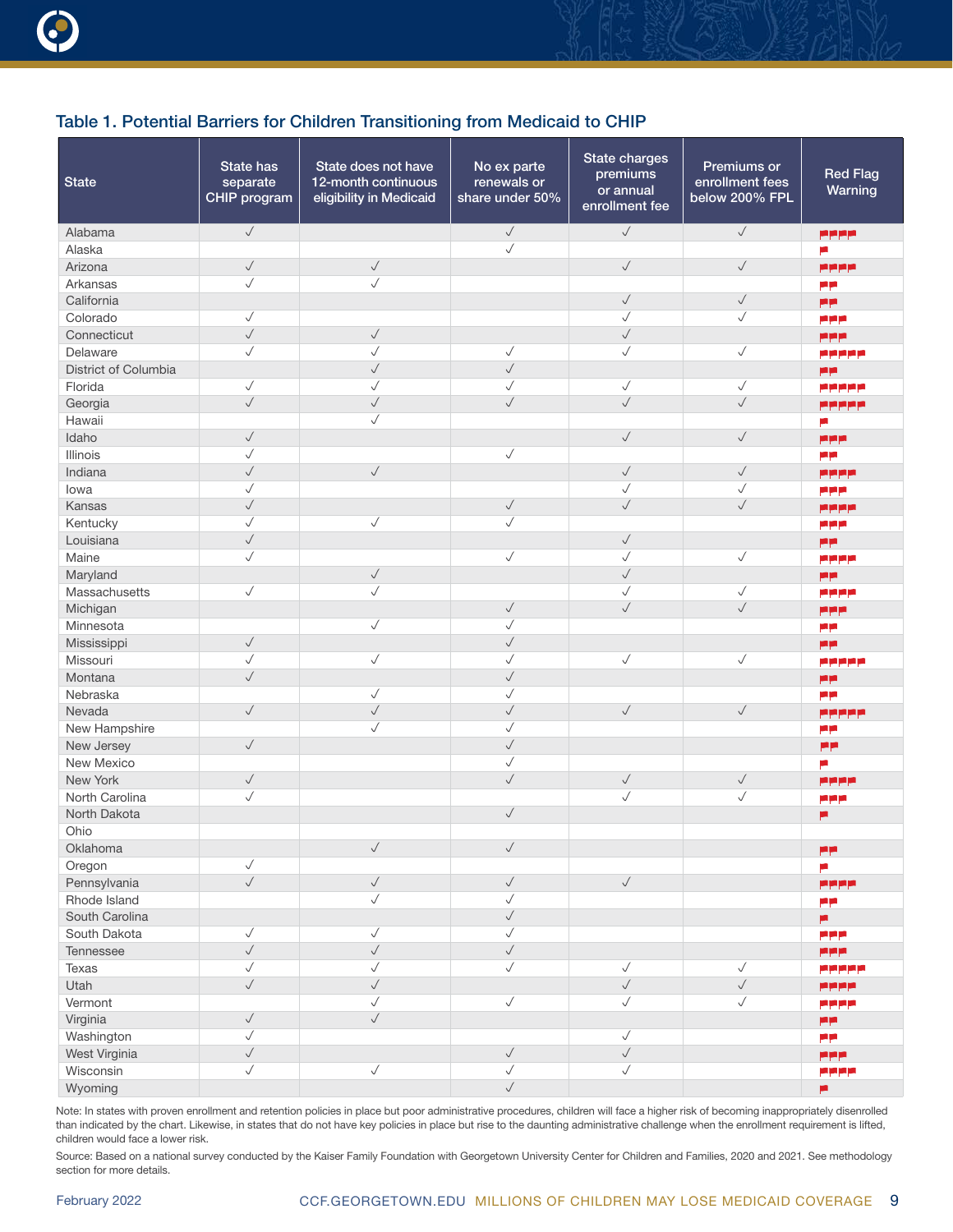

# **Conclusion**

Half of the nation's children are receiving their health insurance through Medicaid or CHIP today—the vast majority through Medicaid. Since March 2020, state Medicaid programs have been prohibited from involuntarily disenrolling anyone from Medicaid; this prohibition is likely to lift in the near future. States are understaffed and face huge challenges in processing renewals as well as managing transitions to other public coverage sources for such a large number of people. It is possible, even probable, that significant numbers of children and families will lose coverage—in many cases while they are still eligible. These coverage losses will be exacerbated in states that make less effort to avoid them and have policies that create more barriers to enrollment and retention.

The window of opportunity to make procedural or eligibility systems changes is quickly narrowing as states anticipate the lifting of the continuous enrollment requirement as early as April 2022. System changes can take weeks or months to program and test, and states may be restricted from hiring eligibility or call center staff, or taking other steps to expand capacity, until there is a date certain for the lifting of the PHE and/or work begins.

Because the risk of significant coverage loss is so high, it is critical that transparency is built into the process. As of this writing, It is unclear that the public will have access to the information and data needed to assess how the lifting of the disenrollment freeze is impacting low-income children and families. States should voluntarily, or be required by the federal government to, post their plans for resuming routine operations, as well as key performance data needed for monitoring and oversight. In particular, call center statistics can serve as an early warning signal when the system is becoming overloaded. As call volume goes up, so do call wait times and abandonment rates resulting in people not getting the help they need to stay enrolled. States should also increase CHIP funding for outreach and enrollment efforts. Additionally, if a large share of disenrollments occur due to procedural reasons, states should pause and refine the state's plan or boost workforce capacity to make sure that eligible children are not losing coverage inappropriately. Without careful attention, the number of uninsured children in the nation could rise very rapidly.

# Acknowledgments

The authors would like to thank Aubrianna Asorio and Alexandra Corcoran for their research assistance and Edwin Park, Cathy Hope, and Oyinade Koyi for their contributions to this brief. Design and layout provided by Nancy Magill.

The Georgetown University Center for Children and Families (CCF) is an independent, nonpartisan policy and research center founded in 2005 with a mission to expand and improve high-quality, affordable health coverage for America's children and families. CCF is based at the McCourt School of Public Policy's Health Policy Institute.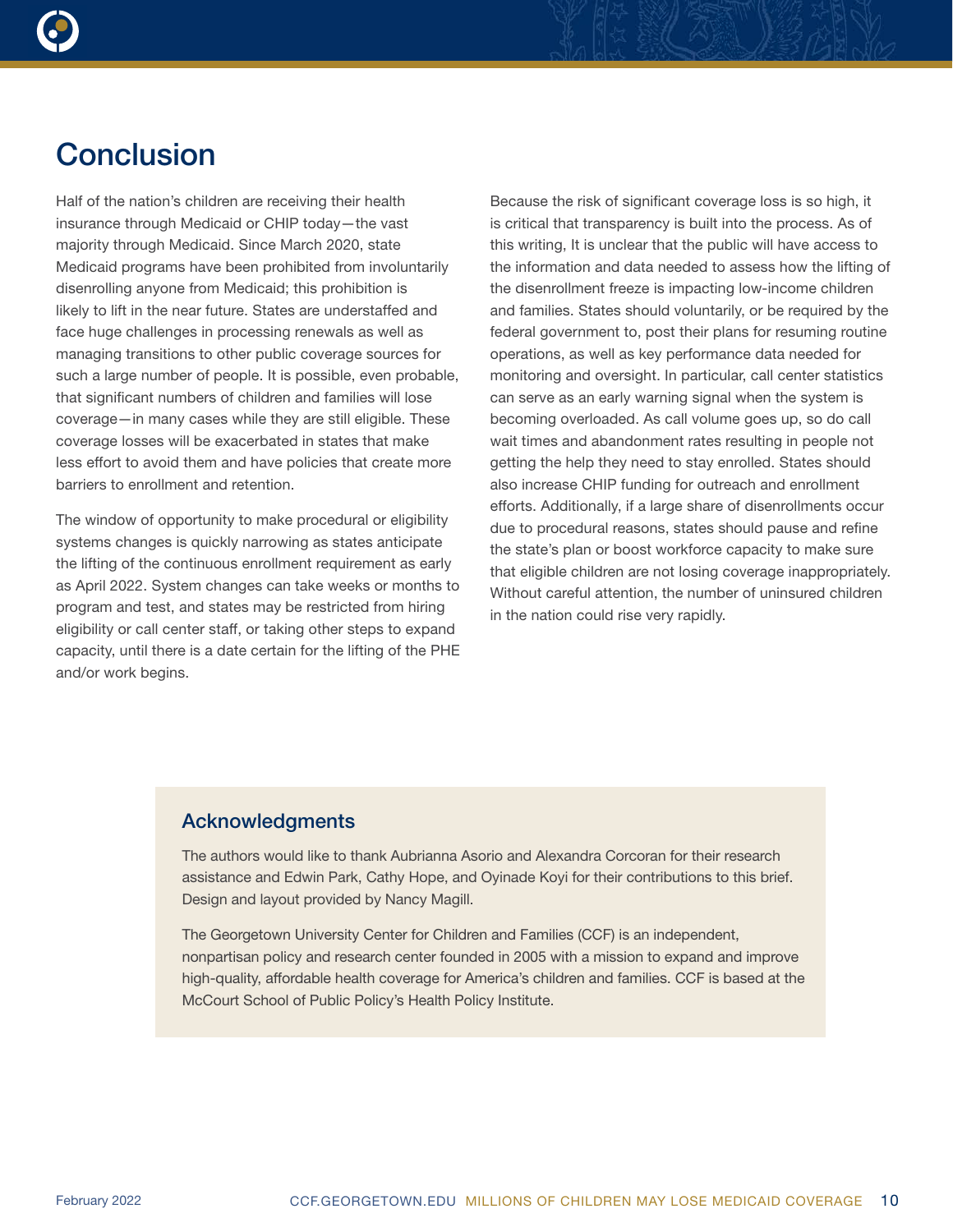

# **Methodology**

Medicaid child enrollment through June 2021 was 33.3 million children and is largely based on data reported CMS. We use updated, rather than preliminary, enrollment data with the following adjustments. Arizona does not report a breakout of child enrollment to CMS, so we substitute state administrative data. Indiana is currently adjusting its reporting methodology, resulting in enrollment fluctuations, so we substitute preliminary data for this state in June 2021. CMS reported an additional 6.9 million children in CHIP. CHIP enrollment data includes children in CHIP-funded Medicaid expansions (M-CHIP), as well as children enrolled in separate CHIP programs. According to MACPAC 2020 data reflecting the total number of children ever-enrolled during the year (vs. point-in-time enrollment), 58 percent of CHIP children received coverage through Medicaid. We use this statistic as a proxy to estimate the total number of children enrolled in Medicaid and M-CHIP programs, whose coverage has been protected during the continuous enrollment requirement. As of June 2021, an estimated 37.3 million children received coverage through Medicaid and M-CHIP.

Next we use the recent churn analysis based on T-MSIS data examined by MACPAC. In 2018, 18 percent of nondisabled children Medicaid were disenrolled. Almost of half (44 percent) of children who were disenrolled (8 percent of total enrollment) re-enrolled within 12 months. Although, there are significant reasons to anticipate that churn will be higher as states process the unprecedented volume of delayed renewals and pending actions when the continuous enrollment requirement is lifted, we use these data as a

very conservative estimate of the share of children whose coverage will likely be disrupted. Eighteen percent of current child enrollment in Medicaid and M-CHIP would mean that at least 6.7 million children could be disenrolled. Based on the MACPAC churn data, 2.9 million may re-enroll, leaving 3.8 million children who may transition to other coverage sources or potentially become uninsured for some period of time (data may not sum due to rounding).

Table 1 is based on 2020 and 2021 data from the Kaiser Family Foundation and CCF's Annual 50-State Surveys on Medicaid and CHIP Eligibility, Enrollment, and Cost-Sharing Policies. Since the last survey update, Wyoming transitioned its separate CHIP program to M-CHIP. South Carolina did not respond to the survey in 2020, but prior surveys and state plan amendments confirm that the state has 12-month continuous eligibility. These changes will be reflected in the forthcoming 2022 survey. Additionally, a number of states suspended ex parte renewals at the start of the pandemic. States that were not processing ex parte renewals in 2021 receive a flag, as well as states that continued to conduct ex parte renewals in 2021 but were either unable to report the share of ex parte renewals or reported a share of less than 50 percent in 2020. State reporting on ex parte renewals may reflect additional changes when the 2022 survey results are published. This table also reflects that both Illinois and New Jersey have recently passed legislation to permanently eliminate premiums in CHIP.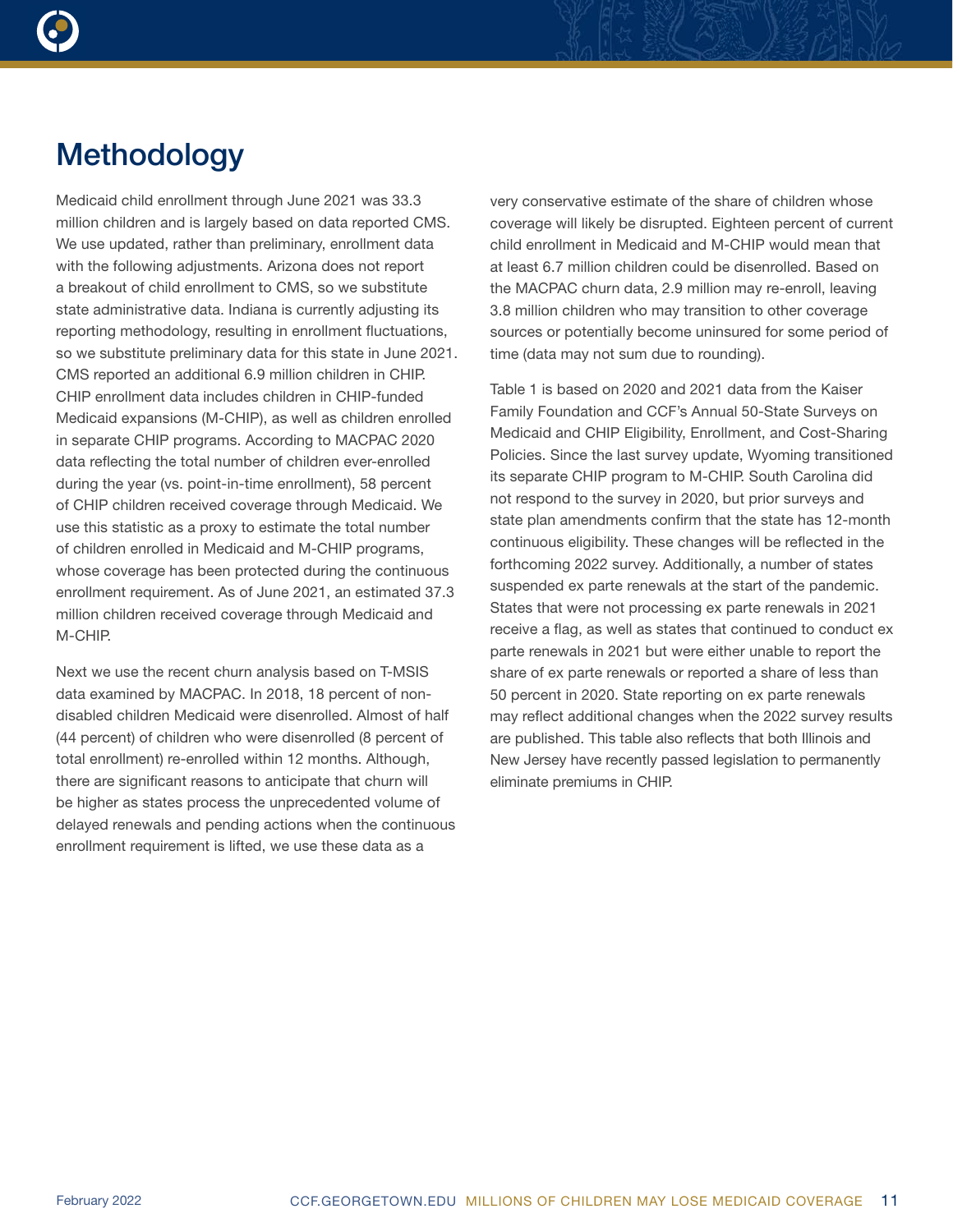## Appendix A: Child Enrollment in Medicaid and CHIP

| <b>State</b>         | February 2020 | <b>June 2021</b> | <b>Number Change</b> | <b>Percent Change</b> |
|----------------------|---------------|------------------|----------------------|-----------------------|
| Alabama              | 660,859       | 722,551          | 61,692               | 9.3%                  |
| Alaska               | 97,379        | 102,501          | 5,122                | 5.3%                  |
| Arizona *            | 752,139       | 851,574          | 99,435               | 13.2%                 |
| Arkansas             | 370,840       | 403,861          | 33,021               | 8.9%                  |
| California           | 4,806,615     | 5,065,962        | 259,347              | 5.4%                  |
| Colorado             | 567,677       | 636,554          | 68,877               | 12.1%                 |
| Connecticut          | 331,656       | 357,691          | 26,035               | 7.9%                  |
| Delaware             | 104,741       | 118,833          | 14,092               | 13.5%                 |
| District of Columbia | 90,421        | 96,566           | 6,145                | 6.8%                  |
| Florida              | 2,410,942     | 2,765,737        | 354,795              | 14.7%                 |
| Georgia              | 1,268,470     | 1,528,843        | 260,373              | 20.5%                 |
| Hawaii               | 138,826       | 157,141          | 18,315               | 13.2%                 |
| Idaho                | 175,309       | 199,776          | 24,467               | 14.0%                 |
| <b>Illinois</b>      | 1,347,284     | 1,464,366        | 117,082              | 8.7%                  |
| Indiana **           | 817,962       | 910,732          | 92,770               | 11.3%                 |
| lowa                 | 337,748       | 368,696          | 30,948               | 9.2%                  |
| Kansas               | 263,184       | 310,284          | 47,100               | 17.9%                 |
| Kentucky             | 547,576       | 618,054          | 70,478               | 12.9%                 |
| Louisiana            | 720,218       | 787,182          | 66,964               | 9.3%                  |
| Maine                | 108,717       | 125,413          | 16,696               | 15.4%                 |
| Maryland             | 622,062       | 678,961          | 56,899               | 9.1%                  |
| Massachusetts        | 656,626       | 715,662          | 59,036               | 9.0%                  |
| Michigan             | 944,233       | 1,047,876        | 103,643              | 11.0%                 |
| Minnesota            | 530,743       | 594,870          | 64,127               | 12.1%                 |
| Mississippi          | 417,689       | 477,806          | 60,117               | 14.4%                 |
| Missouri             | 536,875       | 676,635          | 139,760              | 26.0%                 |
| Montana              | 114,894       | 125,924          | 11,030               | 9.6%                  |
| Nebraska             | 165,414       | 187,064          | 21,650               | 13.1%                 |
| Nevada               | 295,392       | 345,840          | 50,448               | 17.1%                 |
| New Hampshire        | 89,507        | 100,990          | 11,483               | 12.8%                 |
| New Jersey           | 811,342       | 902,347          | 91,005               | 11.2%                 |
| <b>New Mexico</b>    | 332,629       | 364,546          | 31,917               | 9.6%                  |
| New York             | 2,389,703     | 2,533,260        | 143,557              | 6.0%                  |
| North Carolina       | 1,189,125     | 1,313,672        | 124,547              | 10.5%                 |
| North Dakota         | 42,563        | 53,060           | 10,497               | 24.7%                 |
| Ohio                 | 1,152,914     | 1,287,087        | 134,173              | 11.6%                 |
| Oklahoma             | 502,359       | 600,490          | 98,131               | 19.5%                 |
| Oregon               | 416,860       | 459,928          | 43,068               | 10.3%                 |
| Pennsylvania         | 1,383,641     | 1,509,001        | 125,360              | 9.1%                  |
| Rhode Island         | 116,420       | 123,942          | 7,522                | 6.5%                  |
| South Carolina       | 648,589       | 708,511          | 59,922               | 9.2%                  |
| South Dakota         | 77,955        | 90,524           | 12,569               | 16.1%                 |
| <b>Tennessee</b>     | 819,732       | 902,374          | 82,642               | 10.1%                 |
| Texas                | 3,301,272     | 3,901,121        | 599,849              | 18.2%                 |
| Utah                 | 184,630       | 221,915          | 37,285               | 20.2%                 |
| Vermont              | 60,890        | 64,693           | 3,803                | 6.2%                  |
| Virginia             | 756,692       | 852,438          | 95,746               | 12.7%                 |
| Washington           | 826,585       | 873,362          | 46,777               | 5.7%                  |
| West Virginia        | 213,391       | 230,570          | 17,179               | 8.1%                  |
| Wisconsin            | 506,220       | 588,489          | 82,269               | 16.3%                 |
| Wyoming              | 37,242        | 45,597           | 8,355                | 22.4%                 |
| <b>Total</b>         | 36,062,752    | 40,170,872       | 4,108,120            | 11.4%                 |

Source: Georgetown University McCourt School of Public Policy Center for Children and Families analysis of February 2020-June 2021 Centers for Medicare and Medicaid Services State Medicaid and CHIP Applications, Eligibility Determinations, and Enrollment Data.

\* The dataset does not include child enrollment for Arizona and consequently the authors have added Arizona state administrative enrollment data to the estimate. See the methodology section for more details.

\*\* Indiana updated its reporting methodology in June 2021, but did not retroactively update enrollment for prior months. Consequently, preliminary data (in line with the older reporting methodology) are used for June 2021 only in this table. See methodology section for more details.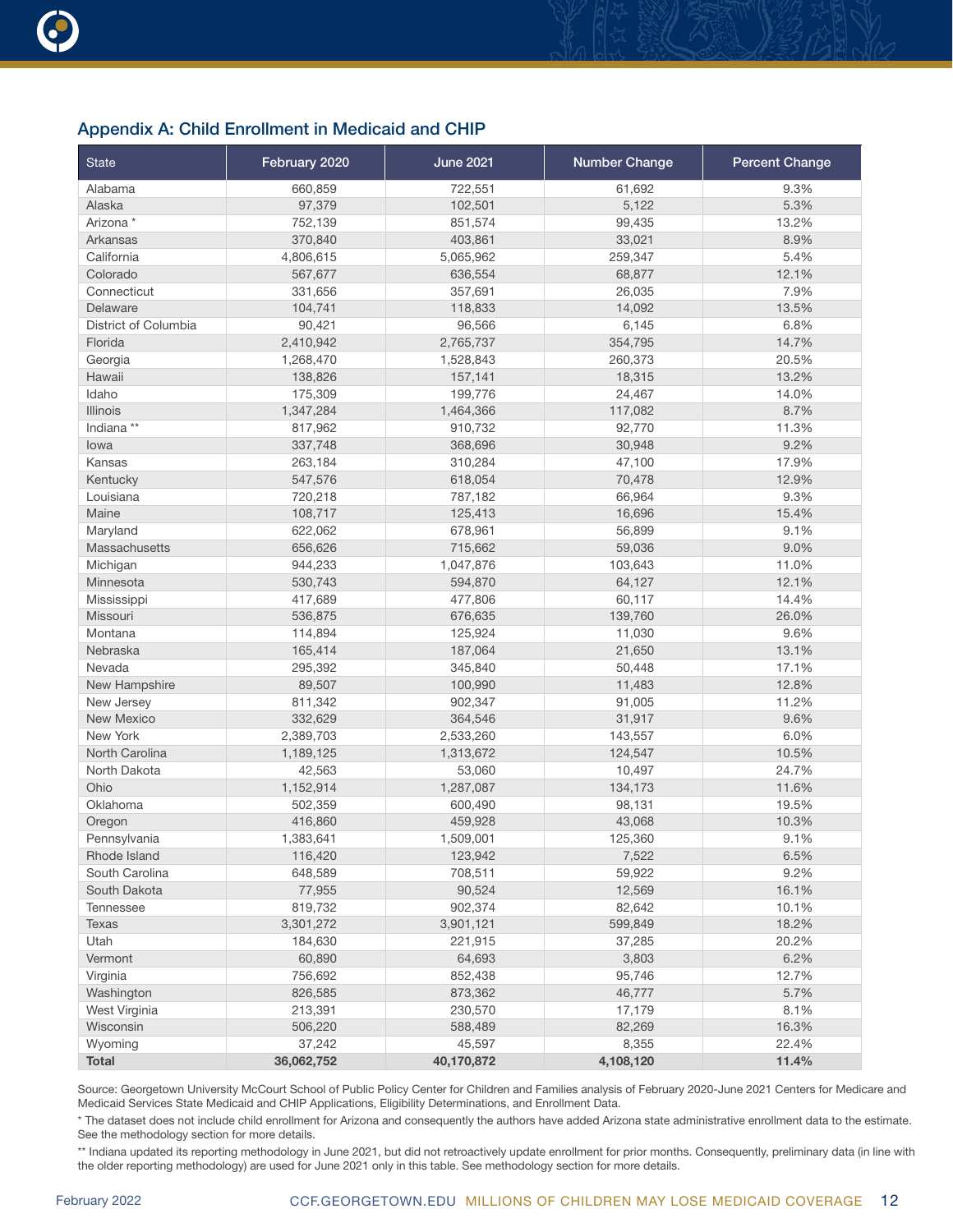

# **Endnotes**

<sup>1</sup> Georgetown University Center for Children and Families analysis of February 2020-June 2021 Centers for Medicare and Medicaid Services State Medicaid and CHIP Applications, Eligibility Determinations, and Enrollment Data, available at [https://data.medicaid.gov/](https://data.medicaid.gov/dataset/6165f45b-ca93-5bb5-9d06-db29c692a360) [dataset/6165f45b-ca93-5bb5-9d06-db29c692a360](https://data.medicaid.gov/dataset/6165f45b-ca93-5bb5-9d06-db29c692a360). The dataset does not include child enrollment for Arizona and consequently the authors have added Arizona state administrative enrollment data to the estimate. See the methodology section for more details.

<sup>2</sup> Ibid.

<sup>3</sup> Georgetown University Center for Children and Families analysis of June 2021 Centers for Medicare and Medicaid Services State Medicaid and CHIP Applications, Eligibility Determinations, and Enrollment Data and Census Bureau Current Population Survey, 2021 Annual Social and Economic Supplement (CPS ASEC), Table H-01. According to the CPS ASEC, there are an estimated 76.1 million children (ages 0-18) in the U.S.

4 For more details on how and when the public health emergency may lift, see Brooks, T. "Secretary Becerra Extends the PHE: What Does this Mean for Medicaid and the Continuous Enrollment Provision?" Say Ahh! Health Policy Blog (Georgetown University Center for Children and Families, January 14, 2022), available at [https://ccf.georgetown.](https://ccf.georgetown.edu/2022/01/14/secretary-becerra-extends-the-phe-what-does-this-mean-for-medicaid-and-the-continuous-enrollment-provision/) [edu/2022/01/14/secretary-becerra-extends-the-phe-what-does-this](https://ccf.georgetown.edu/2022/01/14/secretary-becerra-extends-the-phe-what-does-this-mean-for-medicaid-and-the-continuous-enrollment-provision/)[mean-for-medicaid-and-the-continuous-enrollment-provision/](https://ccf.georgetown.edu/2022/01/14/secretary-becerra-extends-the-phe-what-does-this-mean-for-medicaid-and-the-continuous-enrollment-provision/).

5 Brooks, T., Roygardner, L., and Artiga, S. et al., "Medicaid and CHIP Eligibility, Enrollment, and Cost Sharing Policies as of January 2020: Findings from a 50-State Survey" (Washington DC: Georgetown University Center for Children and Families and Henry J. Kaiser Family Foundation, March 2020), Table 10, available at [https://files.kff.org/](https://files.kff.org/attachment/Table-10-Medicaid-and-CHIP-Eligibility-as-of-Jan-2020.pdf) [attachment/Table-10-Medicaid-and-CHIP-Eligibility-as-of-Jan-2020.pdf.](https://files.kff.org/attachment/Table-10-Medicaid-and-CHIP-Eligibility-as-of-Jan-2020.pdf)

<sup>6</sup> Connecticut Health Foundation, "Potential Consequences of Proposal to Further Reduce Eligibility for HUSKY Insured Parents" April 18, 2016, available at<https://www.cthealth.org/publication/husky-parents-2016/>.

<sup>7</sup> Hawryluk, M., "Return To Sender? Just One Missed Letter Can Be Enough To End Medicaid Benefits," National Public Radio, November 1, 2019, available at [https://www.npr.org/sections/health](https://www.npr.org/sections/health-shots/2019/11/01/774804485/return-to-sender-just-one-missed-letter-can-be-enough-to-end-medicaid-benefits)[shots/2019/11/01/774804485/return-to-sender-just-one-missed-letter](https://www.npr.org/sections/health-shots/2019/11/01/774804485/return-to-sender-just-one-missed-letter-can-be-enough-to-end-medicaid-benefits)[can-be-enough-to-end-medicaid-benefits.](https://www.npr.org/sections/health-shots/2019/11/01/774804485/return-to-sender-just-one-missed-letter-can-be-enough-to-end-medicaid-benefits)

<sup>8</sup> Osorio, A. and Alker, J., "Gaps in Coverage: A Look at Child Health Insurance Trends" (Washington D.C.: Georgetown University McCourt School of Public Policy Center for Children and Families, November 2021), available at [https://ccf.georgetown.edu/2021/11/22/gaps-in](https://ccf.georgetown.edu/2021/11/22/gaps-in-coverage-a-look-at-child-health-insurance-trends/)[coverage-a-look-at-child-health-insurance-trends/.](https://ccf.georgetown.edu/2021/11/22/gaps-in-coverage-a-look-at-child-health-insurance-trends/)

9 Dorn, S., "The COVID-19 Pandemic and Resulting Economic Crash Have Caused the Greatest Health Insurance Losses in American History" (Washington D.C.: Families USA, July 2020), available at [https://](https://familiesusa.org/wp-content/uploads/2020/07/COV-254_Coverage-Loss_Report_7-17-20.pdf) [familiesusa.org/wp-content/uploads/2020/07/COV-254\\_Coverage-Loss\\_](https://familiesusa.org/wp-content/uploads/2020/07/COV-254_Coverage-Loss_Report_7-17-20.pdf) [Report\\_7-17-20.pdf](https://familiesusa.org/wp-content/uploads/2020/07/COV-254_Coverage-Loss_Report_7-17-20.pdf).

<sup>10</sup> National Center for Health Statistics, "Health Insurance Coverage: Early Release of Estimates From the National Health Interview Survey, January–June 2021," (National Center for Health Statistics, November 2021), available at [https://www.cdc.gov/nchs/data/nhis/earlyrelease/](https://www.cdc.gov/nchs/data/nhis/earlyrelease/insur202111.pdf) [insur202111.pdf.](https://www.cdc.gov/nchs/data/nhis/earlyrelease/insur202111.pdf)

<sup>11</sup> Wong, K., "Housing Insecurity and the COVID-19 Pandemic," (Consumer Financial Protection Bureau, March 2021), available at [https://](https://files.consumerfinance.gov/f/documents/cfpb_Housing_insecurity_and_the_COVID-19_pandemic.pdf) [files.consumerfinance.gov/f/documents/cfpb\\_Housing\\_insecurity\\_and\\_](https://files.consumerfinance.gov/f/documents/cfpb_Housing_insecurity_and_the_COVID-19_pandemic.pdf) [the\\_COVID-19\\_pandemic.pdf](https://files.consumerfinance.gov/f/documents/cfpb_Housing_insecurity_and_the_COVID-19_pandemic.pdf).

<sup>12</sup> Medicaid and CHIP Payment and Access Commission, "An Updated Look at Rates of Churn and Continuous Coverage in Medicaid and CHIP" (Washington D.C.: Medicaid and CHIP Payment and Access Commission, October 2021), available at [https://www.macpac.gov/wp-content/]( https://www.macpac.gov/wp-content/uploads/2021/10/An-Updated-Look-at-Rates-of-Churn-and-Continuous-Coverage-in-Medicaid-and-CHIP.pdf) [uploads/2021/10/An-Updated-Look-at-Rates-of-Churn-and-Continuous-]( https://www.macpac.gov/wp-content/uploads/2021/10/An-Updated-Look-at-Rates-of-Churn-and-Continuous-Coverage-in-Medicaid-and-CHIP.pdf)[Coverage-in-Medicaid-and-CHIP.pdf.]( https://www.macpac.gov/wp-content/uploads/2021/10/An-Updated-Look-at-Rates-of-Churn-and-Continuous-Coverage-in-Medicaid-and-CHIP.pdf)

<sup>13</sup> The MACPAC analysis reflected an eight percent churn rate. Analysis conducted by the Kaiser Family Foundation estimated the churn rate to be 11.2 percent for children. Corallo, B., Garfield, R., and Tolbert, J., et al., "Medicaid Enrollment Churn and Implications for Continuous Coverage Policies" (Washington D.C.: Henry J. Kaiser Family Foundation, December 2021), available at [https://www.kff.org/report-section/](https://www.kff.org/report-section/medicaid-enrollment-churn-and-implications-for-continuous-coverage-policies-issue-brief/) [medicaid-enrollment-churn-and-implications-for-continuous-coverage](https://www.kff.org/report-section/medicaid-enrollment-churn-and-implications-for-continuous-coverage-policies-issue-brief/)[policies-issue-brief/.](https://www.kff.org/report-section/medicaid-enrollment-churn-and-implications-for-continuous-coverage-policies-issue-brief/)

<sup>14</sup> Alker, J and A. Corcoran, Children's Uninsured Rate Rises by Largest Annual Jump in More Than A Decade" (Georgetown University of Children and Families, October 2020), available at [https://ccf.georgetown.edu/wp](https://ccf.georgetown.edu/wp-content/uploads/2020/10/ACS-Uninsured-Kids-2020_10-06-edit-3.pdf)[content/uploads/2020/10/ACS-Uninsured-Kids-2020\\_10-06-edit-3.pdf](https://ccf.georgetown.edu/wp-content/uploads/2020/10/ACS-Uninsured-Kids-2020_10-06-edit-3.pdf).

<sup>15</sup> McChesney, M., Nelson, J., and Vandehey, J., "Panel Discussion: Update on Restarting Medicaid Eligibility Redeterminations," Medicaid and CHIP Payment and Access Commission (presentation, January 20, 2022), pg. 101, available at [https://www.macpac.gov/public\\_meeting/](https://www.macpac.gov/public_meeting/january-2022-macpac-public-meeting/) [january-2022-macpac-public-meeting/.](https://www.macpac.gov/public_meeting/january-2022-macpac-public-meeting/)

<sup>16</sup> Medicaid and CHIP Payment and Access Commission, "MACStats: Medicaid and CHIP Data Book Exhibit 32. Child Enrollment in CHIP and Medicaid by State," (Medicaid and CHIP Payment and Access Commission , December 2021), available at [https://www.macpac.gov/](https://www.macpac.gov/publication/child-enrollment-in-chip-and-medicaid-by-state/) [publication/child-enrollment-in-chip-and-medicaid-by-state/.](https://www.macpac.gov/publication/child-enrollment-in-chip-and-medicaid-by-state/)

17 Buettgens, M. and Green, A., "What Will Happen to Unprecedented High Medicaid Enrollment after the Public Health Emergency?" (Washington D.C.: Urban Institute, September 15, 2021), available at [https://www.urban.org/research/publication/what-will-happen](https://www.urban.org/research/publication/what-will-happen-unprecedented-high-medicaid-enrollment-after-public-health-emergency/view/full_report)[unprecedented-high-medicaid-enrollment-after-public-health-emergency/](https://www.urban.org/research/publication/what-will-happen-unprecedented-high-medicaid-enrollment-after-public-health-emergency/view/full_report) [view/full\\_report.](https://www.urban.org/research/publication/what-will-happen-unprecedented-high-medicaid-enrollment-after-public-health-emergency/view/full_report)

<sup>18</sup> Brooks, T. Roygardner, L. and Artiga, S. et al., op. cit. at Table 14.

<sup>19</sup> Medicaid and CHIP Payment and Access Commission, "Disaster Relief State Plan Amendments," (May 21, 2020), available at [https://www.](https://www.macpac.gov/subtopic/disaster-relief-state-plan-amendments/) [macpac.gov/subtopic/disaster-relief-state-plan-amendments/.](https://www.macpac.gov/subtopic/disaster-relief-state-plan-amendments/)

<sup>20</sup> Centers for Medicaid and Medicare Services, "IA-20-0030," (April 24, 2020), available at [https://www.medicaid.gov/sites/default/files/CHIP/](https://www.medicaid.gov/sites/default/files/CHIP/Downloads/IA/IA-20-0030.pdf) [Downloads/IA/IA-20-0030.pdf.](https://www.medicaid.gov/sites/default/files/CHIP/Downloads/IA/IA-20-0030.pdf)

<sup>21</sup> Brooks, T. Roygardner, L. and Artiga, S. et al., op. cit. at Table 15.

22 Brooks, T., "The Family Glitch," *Health Affairs* (Health Policy Brief, November 10, 2014), available at [https://www.healthaffairs.org/](https://www.healthaffairs.org/do/10.1377/hpb20141110.62257/full/) [do/10.1377/hpb20141110.62257/full/.](https://www.healthaffairs.org/do/10.1377/hpb20141110.62257/full/)

<sup>23</sup> Centers for Medicare and Medicaid Services, "Glossary: Affordable Coverage," available at [https://www.healthcare.gov/glossary/affordable](https://www.healthcare.gov/glossary/affordable-coverage/)[coverage/](https://www.healthcare.gov/glossary/affordable-coverage/).

<sup>24</sup> Brooks, T., Gardener, A., and Tolbert, J. et al., "Medicaid and CHIP Eligibility and Enrollment Policies as of January 2021: Findings from a 50-State Survey," (Henry J. Kaiser Family Foundation, March 2021), Table 1, available at [https://www.kff.org/report-section/medicaid-and-chip](https://www.kff.org/report-section/medicaid-and-chip-eligibility-and-enrollment-policies-as-of-january-2021-findings-from-a-50-state-survey-tables/)[eligibility-and-enrollment-policies-as-of-january-2021-findings-from-a-50](https://www.kff.org/report-section/medicaid-and-chip-eligibility-and-enrollment-policies-as-of-january-2021-findings-from-a-50-state-survey-tables/) [state-survey-tables/.](https://www.kff.org/report-section/medicaid-and-chip-eligibility-and-enrollment-policies-as-of-january-2021-findings-from-a-50-state-survey-tables/)